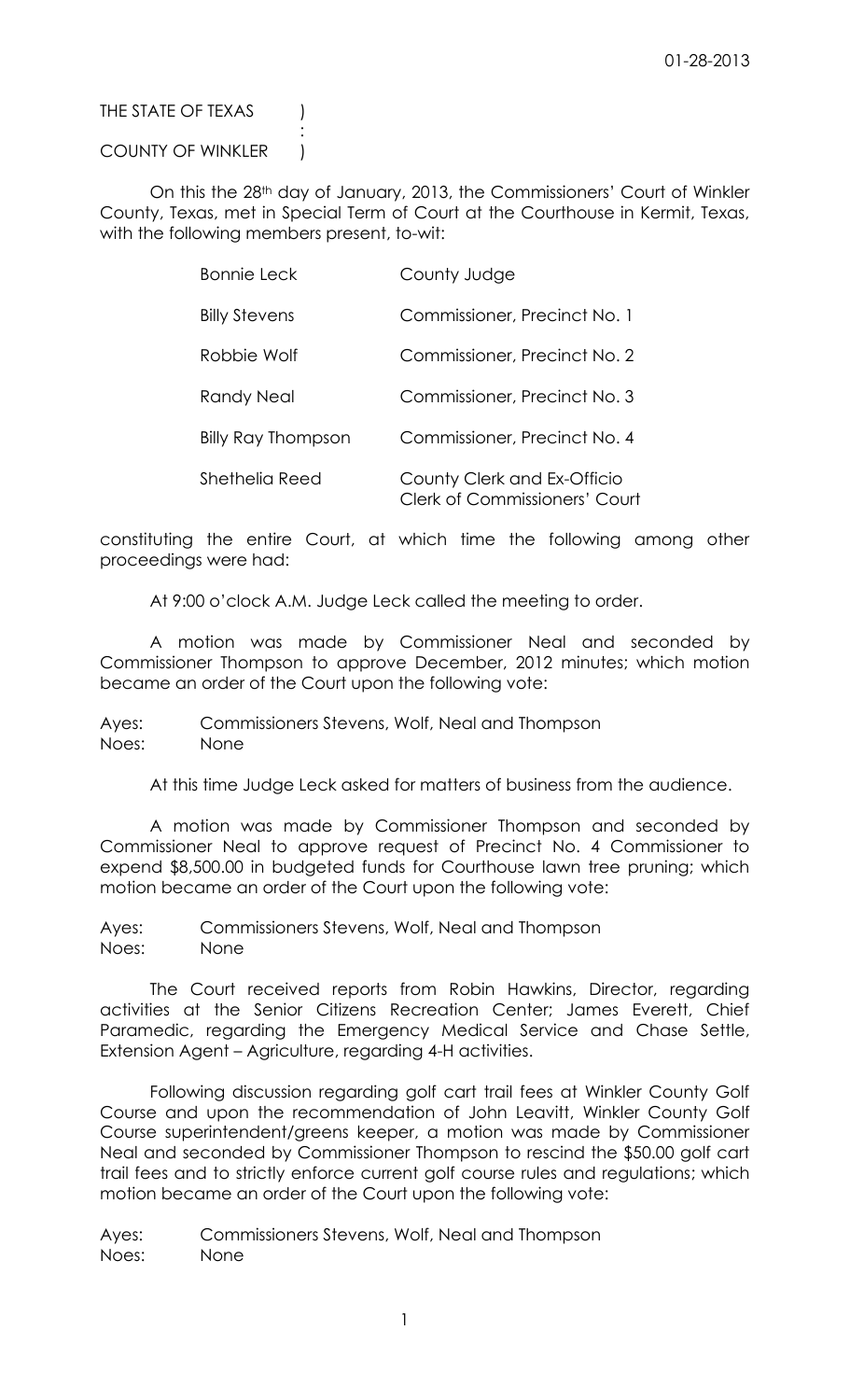A motion was made by Commissioner Stevens and seconded by Commissioner Neal to approve request of Precinct No. 1 Commissioner to purchase ProCore 648 aerator in the amount of \$28,547.28 for Winkler County Golf Course from budgeted capital expenditure funds and Golf Course Maintenance funds; which motion became an order of the Court upon the following vote:

Ayes: Commissioners Stevens, Wolf, Neal and Thompson Noes: None

| PROFESSIONAL<br><b>THE R. P. LEWIS CO., LANSING MICH.</b>                                 |                                                                                                                      | Professional Turf Products, L.P.<br>Jason Kerby<br>1010 N. Industrial Blvd.<br>Euless, Texas 76039<br>(325) 829-7958 // (325) 232-8168<br>KERBYJ@PROTURF.COM                                                                                                                                                                                                                                                                                                           |                 | Count on it. |
|-------------------------------------------------------------------------------------------|----------------------------------------------------------------------------------------------------------------------|------------------------------------------------------------------------------------------------------------------------------------------------------------------------------------------------------------------------------------------------------------------------------------------------------------------------------------------------------------------------------------------------------------------------------------------------------------------------|-----------------|--------------|
| Ship To                                                                                   | Winkler County                                                                                                       |                                                                                                                                                                                                                                                                                                                                                                                                                                                                        | Date            |              |
| <b>Bill To</b>                                                                            |                                                                                                                      | <b>BUYBOARD (CONTRACT #373-11)</b>                                                                                                                                                                                                                                                                                                                                                                                                                                     |                 | 1/22/2013    |
| Contact                                                                                   | Iohn Leavitt                                                                                                         |                                                                                                                                                                                                                                                                                                                                                                                                                                                                        |                 |              |
| Address                                                                                   | 403 North Pyote;                                                                                                     |                                                                                                                                                                                                                                                                                                                                                                                                                                                                        |                 |              |
| City                                                                                      | Wink, TX                                                                                                             |                                                                                                                                                                                                                                                                                                                                                                                                                                                                        |                 |              |
| <b>State</b>                                                                              | TX                                                                                                                   | Comments:                                                                                                                                                                                                                                                                                                                                                                                                                                                              |                 |              |
| Postal Code                                                                               | 79789                                                                                                                |                                                                                                                                                                                                                                                                                                                                                                                                                                                                        |                 |              |
| Phone                                                                                     |                                                                                                                      |                                                                                                                                                                                                                                                                                                                                                                                                                                                                        |                 |              |
| Fax                                                                                       |                                                                                                                      |                                                                                                                                                                                                                                                                                                                                                                                                                                                                        |                 |              |
|                                                                                           |                                                                                                                      | Proposal                                                                                                                                                                                                                                                                                                                                                                                                                                                               |                 |              |
| Qty                                                                                       | Model #                                                                                                              | Description                                                                                                                                                                                                                                                                                                                                                                                                                                                            | Unit            | Extended     |
| 1<br>3<br>1<br>$\overline{\mathbf{c}}$<br>3<br>1<br>$\overline{2}$<br>60<br>60<br>24<br>1 | 09200<br>09736<br>120-1052<br>120-1047<br>09796<br>120-1046<br>120-1045<br>108-9108<br>108-9234<br>108-9165<br>09225 | ProCore 648<br>Mini-tine Head Set (2 rows of 5)<br>Guard-Turf, 5 Tine, Long<br>Guard-Turf, 4 Tine, Long<br>4 Tine 3/4" Head Set<br>Guard-Turf, 4 Tine, Long<br>Guard-Turf, 4 Tine, Short<br>Titan Quad 3/8" (5.0" X .360")<br>Titan Solid Round 3/8" (5.00" X .200")<br>Titan Side Eject 3/4" (5.75" X .660")<br><b>Tire Scrapers</b><br>Set-up & Delivery                                                                                                             |                 | \$28.547.28  |
| Comments:<br><b>Terms &amp; Conditions:</b><br><b>Returns Policy:</b><br>Payment:         | 2. All returns must be able to be sold as new.<br>3. Items missing parts are non returnable.                         | 1. Pricing, including finance options, valid for 30 days from time of quotation.<br>2. After 30 days all prices are subject to change without notice.<br>1. All returns are subject to restocking, refurbishing, usage, and shipping fees.<br>4. Professional Turf Products will have sole discretion as to the resalable condition of the product.<br>5. This policy does not apply to items that are defective, or shipped incorrectly by PTP or one of its vendors. | <b>SubTotal</b> | \$28,547.28  |
|                                                                                           |                                                                                                                      | 1. Terms are net 10 unless prior arrangements have been made.                                                                                                                                                                                                                                                                                                                                                                                                          |                 |              |

Professional Turf Products, L.P. Confidential

Page 1

Bill Ernst, Administrator, Winkler County Memorial Hospital, reviewed financial information and monthly reports regarding Memorial Hospital with the Court.

A motion was made by Commissioner Neal and seconded by Commissioner Thompson to approve the following line item transfer(s) for Winkler County Memorial Hospital: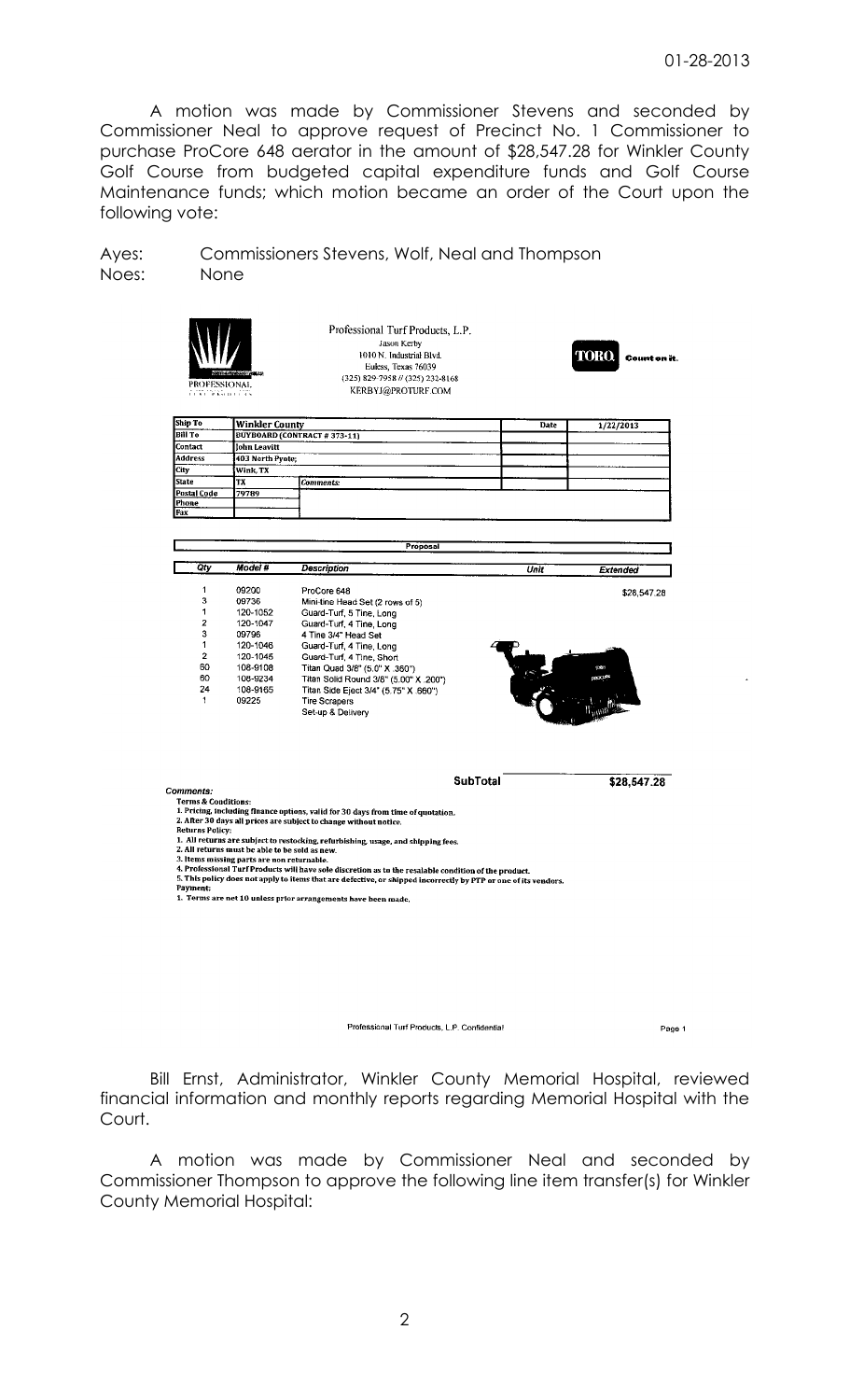|  |  |  | 1/17/2013 |  |
|--|--|--|-----------|--|
|  |  |  |           |  |

| <b>LINE ITEM TRANSFERS</b><br>DECEMBER 2012<br>2012<br>2012<br>2012<br><b>BUDGET</b><br><b>CURRENT</b><br>ORIGINAL<br><b>BALANCE</b><br><b>BUDGET</b><br><b>BUDGET</b><br>Account<br><b>NURSING FLOOR</b><br>41,032.69<br>365,991<br>\$.<br>415,991<br>\$<br>\$<br>3601-0008-0000<br>NURSING - SALARIES/RN<br>(7,954.76)<br>101,248<br>-S<br>\$<br>101,248<br>\$<br>NURSING - SALARIES/OTHER<br>3601-0010-0000<br>(11,794.84)] \$<br>\$<br>100,000<br>\$<br>70,000<br>s<br><b>NURSING - PROF SERVICES</b><br>3601-0045-0000<br>587,239<br>\$<br><b>EMERGENCY ROOM</b> |                     | <b>NOVEMBER</b><br><b>INCREASE</b> |      |                 |
|-----------------------------------------------------------------------------------------------------------------------------------------------------------------------------------------------------------------------------------------------------------------------------------------------------------------------------------------------------------------------------------------------------------------------------------------------------------------------------------------------------------------------------------------------------------------------|---------------------|------------------------------------|------|-----------------|
|                                                                                                                                                                                                                                                                                                                                                                                                                                                                                                                                                                       |                     |                                    |      |                 |
|                                                                                                                                                                                                                                                                                                                                                                                                                                                                                                                                                                       |                     |                                    |      |                 |
|                                                                                                                                                                                                                                                                                                                                                                                                                                                                                                                                                                       |                     |                                    |      |                 |
|                                                                                                                                                                                                                                                                                                                                                                                                                                                                                                                                                                       |                     |                                    |      | <b>DECREASE</b> |
|                                                                                                                                                                                                                                                                                                                                                                                                                                                                                                                                                                       |                     |                                    |      |                 |
|                                                                                                                                                                                                                                                                                                                                                                                                                                                                                                                                                                       |                     |                                    |      |                 |
|                                                                                                                                                                                                                                                                                                                                                                                                                                                                                                                                                                       |                     |                                    | \$   | 19,749.60       |
|                                                                                                                                                                                                                                                                                                                                                                                                                                                                                                                                                                       | -S                  | 7,954.76                           |      |                 |
|                                                                                                                                                                                                                                                                                                                                                                                                                                                                                                                                                                       |                     | 11,794.84                          |      |                 |
|                                                                                                                                                                                                                                                                                                                                                                                                                                                                                                                                                                       | \$                  | 19,749.60                          | \$   | 19,749.60       |
| $(16,640.66)$ \$                                                                                                                                                                                                                                                                                                                                                                                                                                                                                                                                                      |                     | 16,640.66                          |      |                 |
| 181,124 \$<br>181,124<br>\$<br>\$<br>EMERGENCY RM - SALARIES/LVN<br>3605-0009-0000<br>\$<br>(240.62) \$                                                                                                                                                                                                                                                                                                                                                                                                                                                               |                     | 240.62                             |      |                 |
| 45,000<br>\$<br>\$<br>45,000<br><b>EMERGENCY RM - SUPPLIES</b><br>3605-0030-0000<br>$(64,506.00)$ \$<br>\$                                                                                                                                                                                                                                                                                                                                                                                                                                                            |                     | 64,506.00                          |      |                 |
| \$<br>465,606<br>400,000<br>\$<br>EMERGENCY RM - MD PROF SERV<br>3605-0046-0000<br>\$.<br>12,672                                                                                                                                                                                                                                                                                                                                                                                                                                                                      | $(95.04)$ \$        | 95.04                              |      |                 |
| \$<br>\$<br>12,672<br><b>EMERGENCY RM - T-SYSTEM</b><br>3605-5000-0002<br>`\$<br>638,796                                                                                                                                                                                                                                                                                                                                                                                                                                                                              | \$                  | 81,482.32 \$                       |      |                 |
| <b>LABORATORY</b>                                                                                                                                                                                                                                                                                                                                                                                                                                                                                                                                                     |                     |                                    |      |                 |
| \$<br>3,864.30<br>\$<br>201,775<br>201,775<br>\$<br>LABORATORY - SALARIES<br>3608-0010-0000                                                                                                                                                                                                                                                                                                                                                                                                                                                                           |                     |                                    | \$   | 929.37          |
| \$<br>8,500<br>\$<br>\$<br>6,500<br>LAB COST OF BLOOD<br>3608-0031-0000                                                                                                                                                                                                                                                                                                                                                                                                                                                                                               | $(929.37)$ \$<br>\$ | 929.37<br>929.37                   | s    | 929.37          |
| \$<br>208,275                                                                                                                                                                                                                                                                                                                                                                                                                                                                                                                                                         |                     |                                    |      |                 |
| <b>RADIOLOGY</b><br>$(1,938.09)$ \$<br>162,991<br>\$<br>162,991<br>\$<br>\$                                                                                                                                                                                                                                                                                                                                                                                                                                                                                           |                     | 1,938.09                           |      |                 |
| RADIOLOGY - SALARY<br>3610-0010-0000<br>\$<br>\$<br>83<br>\$<br>77                                                                                                                                                                                                                                                                                                                                                                                                                                                                                                    | \$<br>(4.98)        | 4.98                               |      |                 |
| RADIOLOGY - TWC EXP<br>3610-0053-0000<br>(439.27)<br>12,689<br>Ś<br>11,753<br>\$<br>\$                                                                                                                                                                                                                                                                                                                                                                                                                                                                                | -\$                 | 439.27                             |      |                 |
| RADIOLOGY - FICA EXP<br>3610-0055-0000<br>15.691.00<br>\$<br>15,691<br>15,691<br>\$<br>\$                                                                                                                                                                                                                                                                                                                                                                                                                                                                             |                     |                                    | \$   | 2,742.70        |
| RADIOLOGY - KODAK CR975<br>3610-5000-0001<br>(360.36)<br>8,840<br>\$<br>8,840<br>s<br>\$                                                                                                                                                                                                                                                                                                                                                                                                                                                                              | \$                  | 360.36                             |      |                 |
| RADIOLOGY - T-RAD<br>3610-5000-0004<br>199,352.00<br>\$                                                                                                                                                                                                                                                                                                                                                                                                                                                                                                               | Ŝ                   | 2,742.70                           | \$   | 2,742.70        |
| <b>RESPIRATORY THERAPY</b>                                                                                                                                                                                                                                                                                                                                                                                                                                                                                                                                            |                     |                                    |      |                 |
| (135.14)<br>18,843<br>\$<br>$15,343$   \$<br>\$<br><b>RESP THERAPY - AIRGAS</b><br>3613-5000-0002                                                                                                                                                                                                                                                                                                                                                                                                                                                                     | \$                  | 135.14                             |      |                 |
| \$<br>3,382.00<br>3,382<br>4,282<br>\$<br>\$<br>RESP THERAPY - RADIOMETER<br>3613-5000-0003                                                                                                                                                                                                                                                                                                                                                                                                                                                                           |                     |                                    | \$   | 135.14          |
| $\overline{\mathsf{s}}$<br>19,625                                                                                                                                                                                                                                                                                                                                                                                                                                                                                                                                     | \$                  | 135.14                             | Š.   | 135.14          |
| PHYSICAL THERAPY                                                                                                                                                                                                                                                                                                                                                                                                                                                                                                                                                      |                     |                                    |      |                 |
| 1,788.55<br>\$<br>12,240<br>12,240<br>\$<br>\$<br>PHYS THERAPY - SALARY<br>3614-0010-0000                                                                                                                                                                                                                                                                                                                                                                                                                                                                             |                     |                                    | Ś.   | 114.07          |
| \$<br>936<br>\$<br>\$<br>PHYS THERAPY - FICA<br>3614-0055-0000                                                                                                                                                                                                                                                                                                                                                                                                                                                                                                        | (1.20)<br>- 5       | 1.20                               |      |                 |
| Ś<br>\$<br>1,454<br>\$<br>÷,<br>PHYS THERAPY - TCDRS<br>3614-0057-0000                                                                                                                                                                                                                                                                                                                                                                                                                                                                                                | $(112.87)$ \$       | 112.87<br>$114.07$ \$              |      | 114.07          |
| \$<br>14,630                                                                                                                                                                                                                                                                                                                                                                                                                                                                                                                                                          |                     | s                                  |      |                 |
| <b>ADMINISTRATIVE SERVICES</b>                                                                                                                                                                                                                                                                                                                                                                                                                                                                                                                                        |                     |                                    | \$   | 140,837.13      |
| $508,140$ \$<br>179,096.41<br>\$<br>\$<br>555,000<br><b>ADMIN-PROF SERVICE</b><br>3615-0032-0000                                                                                                                                                                                                                                                                                                                                                                                                                                                                      | $(2,403.64)$ \$     | 2,403.64                           |      |                 |
| \$<br>7,000<br>\$<br>7,000<br>\$<br>ADMIN-LEGAL<br>3615-0047-0000                                                                                                                                                                                                                                                                                                                                                                                                                                                                                                     | $(1,672.45)$ \$     | 1,672.45                           |      |                 |
| \$<br>17,500<br>\$<br>21,500<br>\$<br>ADMIN-ADVERTISING<br>3615-0092-0000                                                                                                                                                                                                                                                                                                                                                                                                                                                                                             |                     | 4,076.09<br>\$                     | \$   | 140,837.13      |
| $\overline{\mathsf{s}}$<br>583,500                                                                                                                                                                                                                                                                                                                                                                                                                                                                                                                                    |                     |                                    |      |                 |
| <b>BUSINESS OFFICE</b><br>\$<br>16,782.08<br>274,805<br>274,805<br>\$                                                                                                                                                                                                                                                                                                                                                                                                                                                                                                 |                     |                                    |      | 1,048.60        |
| \$<br><b>BUSINESS OFF - SALARY</b><br>3617-0010-0000<br>\$<br>4,550<br>2,500<br>\$                                                                                                                                                                                                                                                                                                                                                                                                                                                                                    | $(257.33)$ \$       | 257.33                             |      |                 |
| \$<br><b>BUSINESS OFF - CREDIT CARD FEES</b><br>3617-0060-0000<br>3,384<br>\$<br>\$<br>3,384<br>\$<br><b>BUSINESS OFF - IVANS</b>                                                                                                                                                                                                                                                                                                                                                                                                                                     | (349.03)            | 349.03<br>\$                       |      |                 |
| 3617-5000-0002<br>\$<br>5,600<br>5,100<br>\$<br>\$<br><b>BUSINESS OFF - COPIER</b>                                                                                                                                                                                                                                                                                                                                                                                                                                                                                    | (22.24)             | 22.24<br>\$                        |      |                 |
| 3617-5000-0003<br>Ś<br>14,700<br>-\$<br>\$<br>13,200<br><b>BUSINESS OFF - MEDTRAN</b><br>3617-5000-0005                                                                                                                                                                                                                                                                                                                                                                                                                                                               | $(420.00)$ \$       | 420.00                             |      |                 |
| 298,989<br>s                                                                                                                                                                                                                                                                                                                                                                                                                                                                                                                                                          |                     | 1,048.60<br>s                      | \$   | 1,048.60        |
| DIETARY                                                                                                                                                                                                                                                                                                                                                                                                                                                                                                                                                               |                     |                                    |      | 1,308.41        |
| 4,864.75<br>112,173<br>\$<br>102.173.00<br>\$<br>\$<br>DIETARY - SALARY<br>3618-0010-0000                                                                                                                                                                                                                                                                                                                                                                                                                                                                             |                     |                                    | \$   |                 |
| \$<br>\$.<br>11,500.00<br>17,400<br>\$<br>DIETARY - SUPPLIES<br>3618-0030-0000                                                                                                                                                                                                                                                                                                                                                                                                                                                                                        | $(1,308.41)$ \$     | 1,308.41<br>1,308.41<br>\$         | -5   | 1,308.41        |
| 129,573<br>\$                                                                                                                                                                                                                                                                                                                                                                                                                                                                                                                                                         |                     |                                    |      |                 |
| <b>ENVIRONMENTAL SERVICES</b><br>64,905<br>\$<br>$64,905$ \$<br>Ş                                                                                                                                                                                                                                                                                                                                                                                                                                                                                                     | 6,283.08            |                                    | \$   | 6,034.04        |
| 3619-0010-0000<br><b>EVR - SALARY</b><br>\$<br>28,606<br>\$<br>\$<br>25,606<br>LAUNDRY - SALARY                                                                                                                                                                                                                                                                                                                                                                                                                                                                       | $(5,367.99)$ \$     | 5,367.99                           |      |                 |
| 3619-0011-0000<br>45 $\sqrt{5}$<br>\$<br>45<br>\$.<br><b>EVR-TWC EXP</b><br>3619-0053-0000                                                                                                                                                                                                                                                                                                                                                                                                                                                                            | $(1.78)$ \$         | 1.78                               |      |                 |
| 10,753<br>۱\$<br>\$<br>\$<br>10,753<br><b>EVR - TCDRS EXP</b><br>3619-0057-0000                                                                                                                                                                                                                                                                                                                                                                                                                                                                                       | $(664.27)$ \$       | 664.27                             |      |                 |
| 101,309<br>\$                                                                                                                                                                                                                                                                                                                                                                                                                                                                                                                                                         |                     | 6,034.04<br>\$                     | \$   | 6,034           |
| <b>MEDICAL RECORDS</b>                                                                                                                                                                                                                                                                                                                                                                                                                                                                                                                                                |                     |                                    |      |                 |
| \$<br>100,136<br>\$<br>100,136<br>-\$<br>MEDICAL RECORDS - SALARY<br>3621-0010-0000                                                                                                                                                                                                                                                                                                                                                                                                                                                                                   | 3,860.33            |                                    | \$   | 0.81            |
| \$<br>50  <br>\$<br>50<br>\$<br>MEDICAL RECORDS - TWC EXP<br>3621-0053-0000                                                                                                                                                                                                                                                                                                                                                                                                                                                                                           | $(0.81)$ \$         | 0.81                               | \$   | 0.81            |
| 100,186<br>\$                                                                                                                                                                                                                                                                                                                                                                                                                                                                                                                                                         |                     | \$                                 | 0.81 |                 |
| <b>MAINTENANCE</b>                                                                                                                                                                                                                                                                                                                                                                                                                                                                                                                                                    | 5,958.85            |                                    |      | 1,101.91        |
| 31,056<br>-5<br>$31,056$   \$<br>\$<br>MAINTENANCE - SALARY<br>3622-0010-0000<br>\$<br>$1,000$ 5                                                                                                                                                                                                                                                                                                                                                                                                                                                                      | (89.03) \$          | 89.03                              |      |                 |
| 6,500<br>\$<br>MAINTENANCE- SUPPLIES<br>3622-0030-0000<br>33,000<br>-\$<br>25,000 \ \$                                                                                                                                                                                                                                                                                                                                                                                                                                                                                | $(1,012.88)$ \$     | 1,012.88                           |      |                 |
| \$<br>MAINT - HEATING & AIR<br>3622-5000-0006<br>¢<br>57,056                                                                                                                                                                                                                                                                                                                                                                                                                                                                                                          |                     | \$<br>1,101.91   \$                |      | 1,101.91        |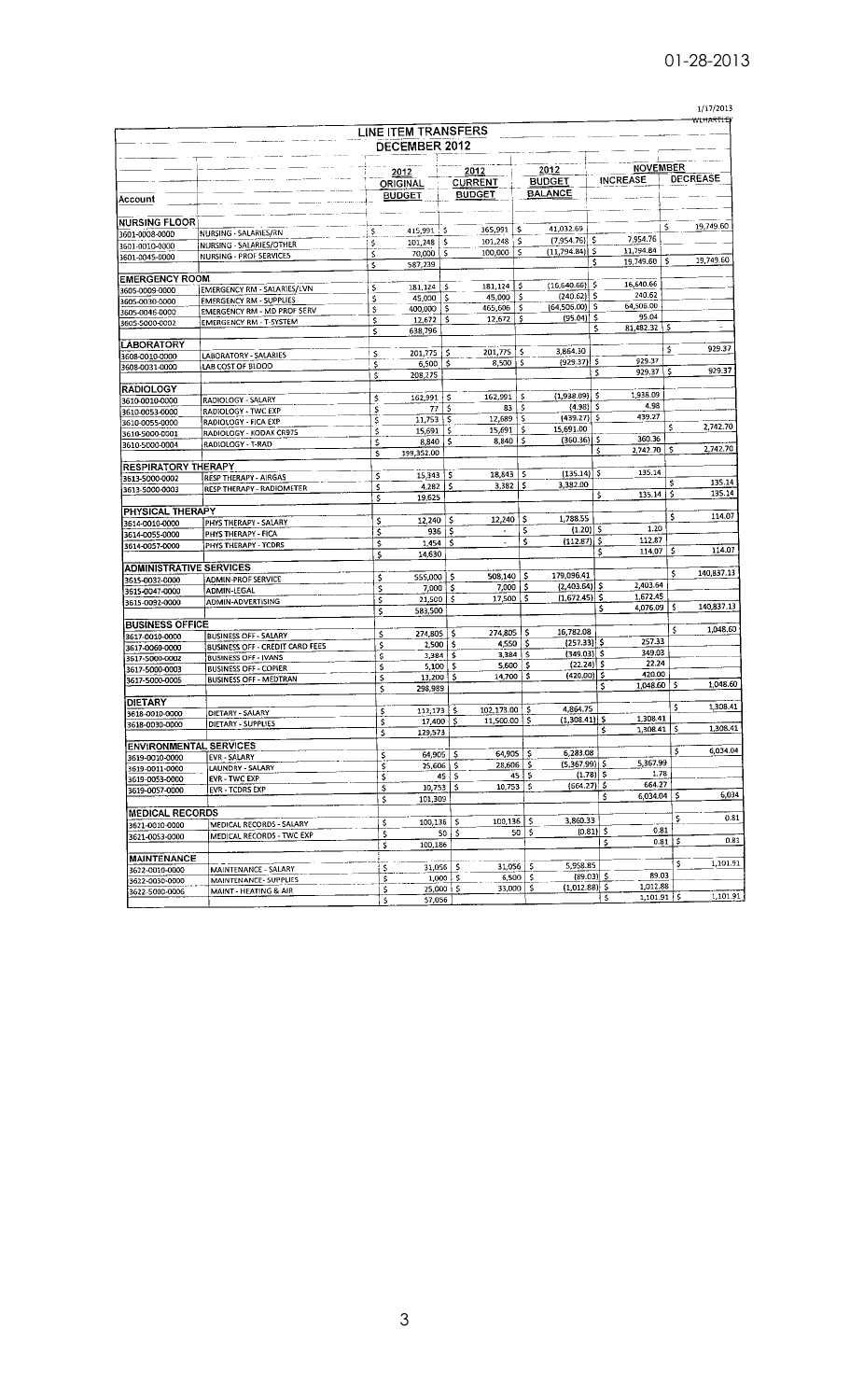|  |  |  | חלו |  |
|--|--|--|-----|--|
|  |  |  |     |  |

|                              |                                     |    | LINE ITEM TRANSFERS |      |                |      |                  |    |                           |              | <del>WINKTLE</del> |
|------------------------------|-------------------------------------|----|---------------------|------|----------------|------|------------------|----|---------------------------|--------------|--------------------|
|                              |                                     |    | DECEMBER 2012       |      |                |      |                  |    |                           |              |                    |
|                              |                                     |    | 2012                | 2012 |                | 2012 |                  |    | <b>NOVEMBER</b>           |              |                    |
|                              |                                     |    | ORIGINAL            |      | <b>CURRENT</b> |      | <b>BUDGET</b>    |    | <b>INCREASE</b>           |              | DECREASE           |
| Account                      |                                     |    | <b>BUDGET</b>       |      | <b>BUDGET</b>  |      | <b>BALANCE</b>   |    |                           |              |                    |
|                              | DIRECTOR OF PERFORMANCE IMPROVEMENT |    |                     |      |                |      |                  |    |                           |              |                    |
| 3628-0010-0000               | <b>DIRECTOR OF PL- SALARIES</b>     |    | 69,419              | -Ś   | 69,419         | .s   | 4,474.88         |    |                           | \$           | 112.00             |
| 3628-0059-0000               | DIRECTOR OF PL-HOSP INS EXP         | \$ | $10,955$ \$         |      | 10,955         | ١s   | $(112.00)$ \$    |    | 112.00                    |              |                    |
|                              |                                     | Ś  | 80,374              |      |                |      |                  | Ś  | 112.00                    | S.           | 112.00             |
| <b>RURAL HEALTH CLINIC</b>   |                                     |    |                     |      |                |      |                  |    |                           |              |                    |
| 3631-0010-0000               | RHC - SALARY/OTHER                  | \$ | 68,080              | s    | 68,080         | Ŝ    | $(16,973.56)$ \$ |    | 16,973.56                 |              |                    |
| 3631-0030-0000               | <b>RHC - SUPPLIES</b>               | Ś  | 18,000              | Ś    | 18,000         | .s   | $(2,949.22)$ \$  |    | 2,949.22                  |              |                    |
| 3631-0031-0000               | RHC - COST OF DRUGS                 | \$ | 20,000              |      | 35,000 \$      |      | $(64.91)$ \$     |    | 64.91                     |              |                    |
| 3631-0046-0000               | RHC - PROF SERVICES PHYSICIAN       | Ś  | 525,000             | \$   | 375,000        | Ŝ.   | $(34,855.46)$ \$ | Ś  | 34,855.46<br>54,843.15 \$ |              |                    |
|                              |                                     | Ś  | 631.080             |      |                |      |                  |    |                           |              |                    |
| <b>ICOMPUTER TECH</b>        |                                     |    |                     |      |                |      |                  |    |                           | <sup>s</sup> | 2,590.52           |
| 3632-0010-0000               | IS - SALARY                         |    | 47,688              | Ś    | 47,688         | Ś    | 20.162.53        |    | 826.52                    |              |                    |
| 3632-5000-0003               | IS - SERVICE - T-1 LINE             | Ś  | 7.000               | s    | 10,050         | S    | $(826.52)$ \$    |    | 1,764.00                  |              |                    |
| 3632-5000-0008               | IS - MOVE SERVER/MAINTENANCE        | Ś  | 22.500              | .s   | 19.500         | Ś    | $(1,764.00)$ \$  |    | 2.590.52                  | Ŝ            | 2,590.52           |
|                              |                                     | Ś  | 77,188              |      |                |      |                  | s  |                           |              |                    |
| <b>ISWING BED PROGRAM</b>    |                                     |    |                     |      |                |      |                  |    | 200.00                    |              |                    |
| 3633-0045-0000               | SWING BED - PROF SERVICES           | Ś  | ÷                   | \$   | 4,000.00       | .s   | $(200.00)$ \$    | Ś  | 200.00                    | \$           |                    |
|                              |                                     | Ś  |                     |      |                |      |                  |    |                           |              |                    |
| <b>INTEREST ON EQUIPMENT</b> |                                     |    |                     |      |                |      |                  |    | 235.57                    |              |                    |
| 3640-0455-0000               | INTEREST ON EQUIPMENT               | Ś  | 11,403              | Ŝ.   | 11,403         | i \$ | $(235.57)$ \$    |    | 235.57                    | .s           |                    |
|                              |                                     | Ś  | 11,403              |      |                |      |                  | Ś  |                           |              |                    |
|                              |                                     |    |                     |      |                |      |                  | \$ | 176,704.30   \$           |              | 176,704.30         |
| <b>TOTAL</b>                 |                                     |    |                     |      |                |      |                  | Ś  |                           |              | 0.00               |
|                              |                                     |    |                     |      |                |      |                  |    |                           |              |                    |
|                              |                                     |    |                     |      |                |      |                  |    |                           |              |                    |
|                              |                                     |    |                     |      |                |      |                  |    |                           |              |                    |

which motion became an order of the Court upon the following vote:

Ayes: Commissioners Stevens, Wolf, Neal and Thompson Noes: None

A motion was made by Commissioner Neal and seconded by Commissioner Thompson to approve payment of \$10,000.00 implementation fee for self pay management system services in accordance with contract between Memorial Hospital and nTelagent to be paid from committed hospital software funds; which motion became an order of the Court upon the following vote:

Ayes: Commissioners Stevens, Wolf, Neal and Thompson Noes: None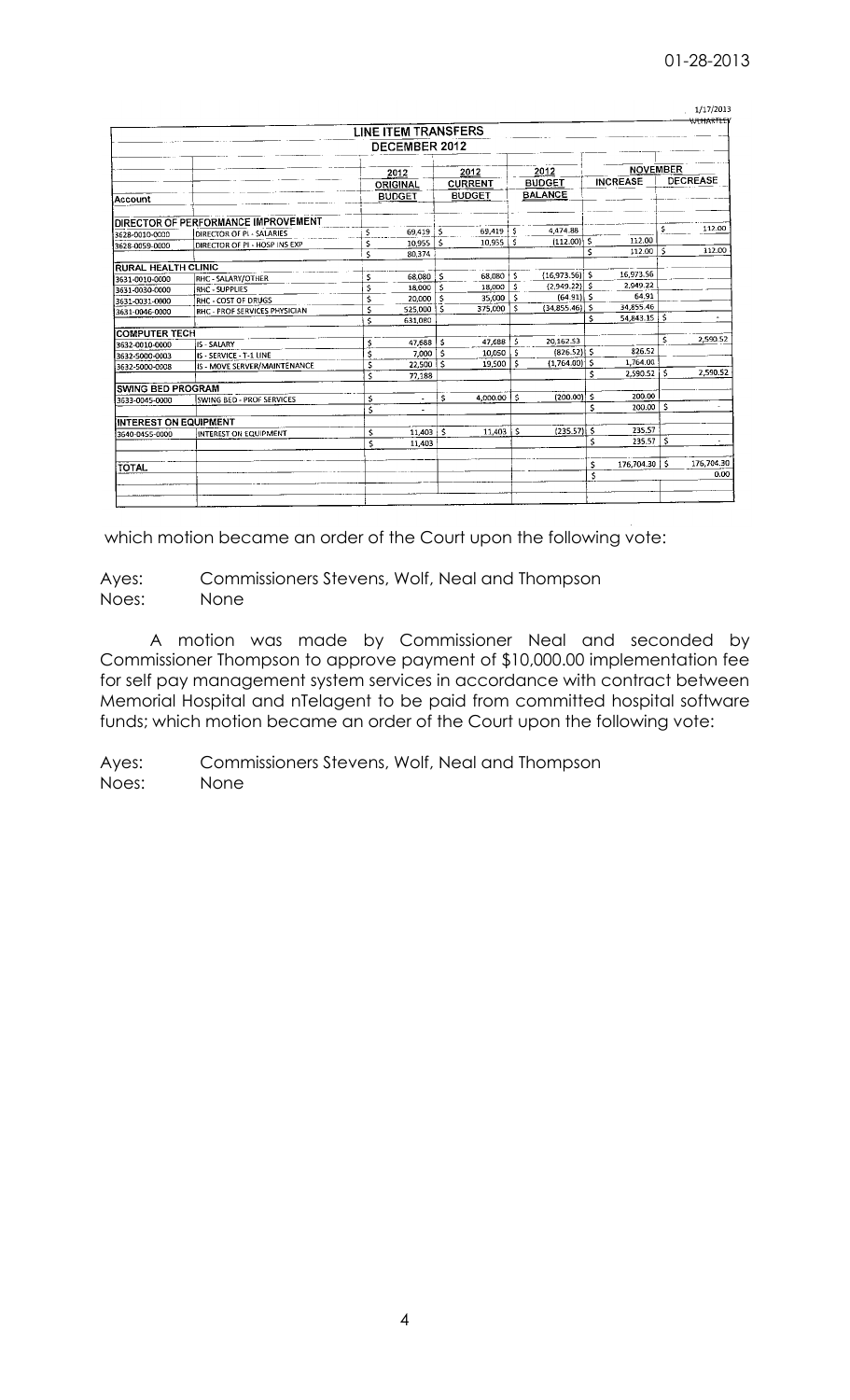

5500 Maryland Way, Ste. 200, Brentwood, TN 37027 www.nTelagent.com

#### Self Pay Management System Service Agreement

This agreement is entered into this (day) of (month), 2012 between nTelagent,<br>Inc., ("nTelagent") and Winkler County Memorial Hospital and Winkler County Rural Health Clinic, Kermit, Texas (Customer).

nTelagent, Inc. agrees to furnish to Customer the Self Pay Management System services described in<br>Exhibit A (the "Services") and Exhibits B (Pricing) pursuant to the terms and conditions of this agreement.

#### I. Description of Services

nTelagent agrees to provide the Services to Customer at the then current nTelagent fee rates, a copy<br>of which is attached hereto (Exhibit B). The Services will be provided in accordance with the<br>applicable Self-Pay Managem to Customers. Should Customer desire adminimiles services, including cases in the analysis, database services or other services, these may be provided by a Telagent or on behalf of a Telagent by third parties ("Third Party

H.

Title<br>Title and full ownership rights in and to the Services and the documentation describing or relating to<br>the Services, including but not limited to any and all formats, computer programs, specifications and<br>the User Gu respective manufacturer or atunoi. The servetes and the bocumentation are agreed to the respective manufacturer<br>propietary, confidential and trade secret information of nTelagent and/or the respective manufacturer<br>or autho for performance of this Agreement.

#### Ш. **Term of Agreement**

The term of this Agreement shall commence on the effective date set forth above, which shall be the date of acceptance of this Agreement by nTelagent, and shall continue for a period of one (1) year<br>(the "Initial Term"). Upon expiration of the Initial Term, the term shall automatically be extended for (the time items). Upon expiration of the final and earn since the bullet notice by either partly of interts<br>successive one (1) year terms, subject to sixty (60) days prior withen notice by either partly of intert<br>not to re non-acceptance of the Fee increase.

If either party materially breaches this Agreement or the Business Associate Agreement entered into<br>by the parties in connection with this Agreement, immediate written notice to the other party must be given specifying the breach. If the specified breach has not been resolved or the breach not<br>corrected within thirty (30) days of the written notice, this Agreement may be terminated immediately by written notice to the breeching party.

Upon any termination or expiration of this Agreement, Customer shall return to nTelagent, or shall destroy, the Documentation and all copies, partial copies, revisions, and modifications thereof, in Customer's possession a returned to nTelagent or destroyed.

REV 01/01/11

aggroved by Board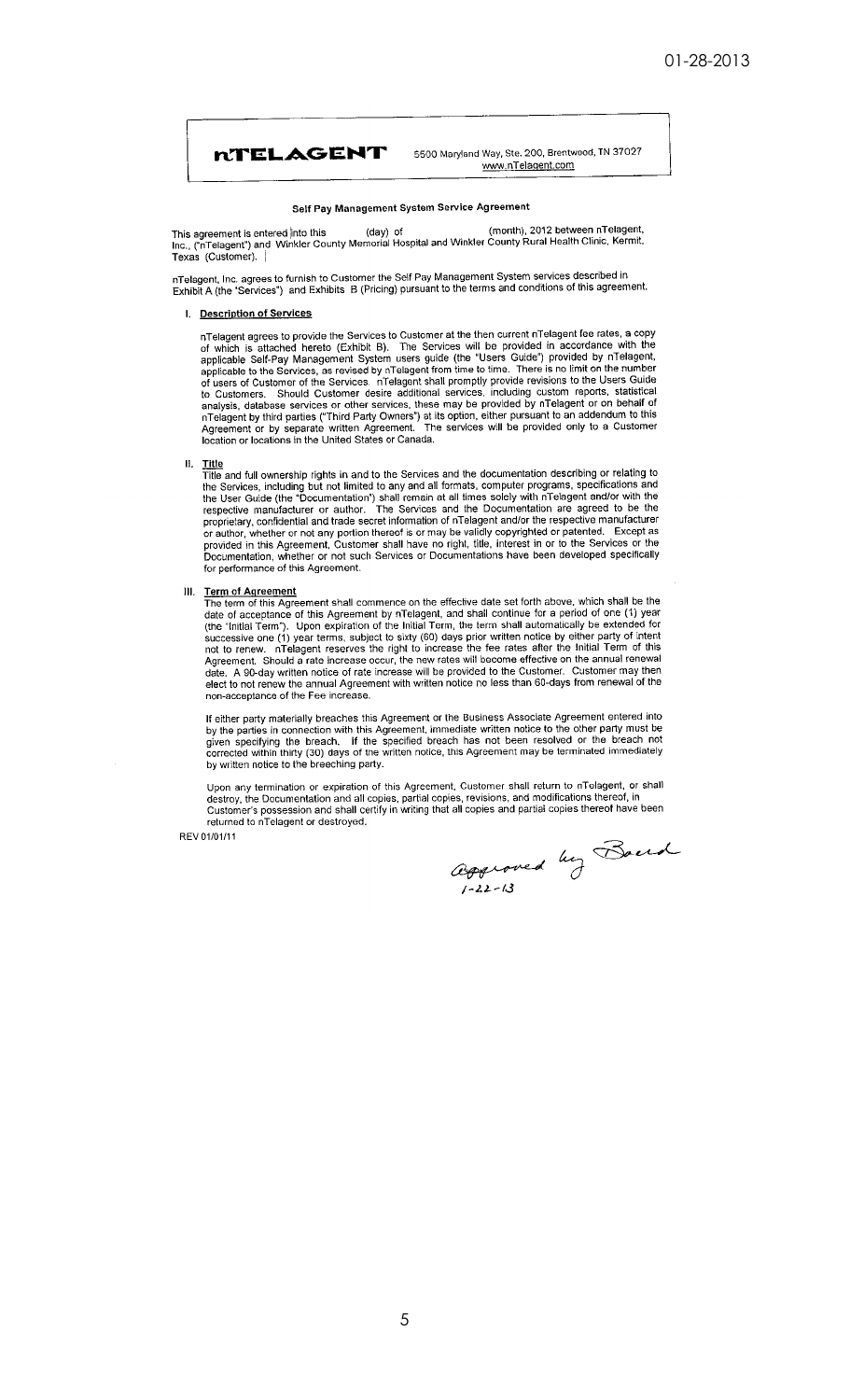#### IV.

- Payment and Taxes<br>a. nTelagent will invoice monthly, in arrears, for the Services provided during the preceding<br>month and at rates set forth in Exhibit B (See Exhibit B)
- Terms are net thirty (30) days from invoice date. In the event Customer fails to make Terms are net thirty (30) days from invoice date. In the event Customer fails to make payment of any sum billed in accordance with this Agreement within thirty (30) days after its due date, nTelagent may give written notic  $b$ .
- Amounts payable to nTelagent as specified are payable in full to nTelagent without deduction and are net of taxes and custom duties in addition to such amounts. Customer dequation and are net of taxes and custom duties in addition to such amounts. Customer<br>shall pay sums equal to all taxes (including, without limitation, sale, goods and services,<br>use, property, privilege ad valorem or exci shall appear as separate items on nTelagent's invoice.

- V. Warranty, Warranty Disclaimer<br>a. nTelagent warrants that the Services will conform in all material respects to<br>the Users Guide provided by nTelagent and as revised by nTelagent from time to time.<br>With respect to Service conformina.
	- b. nTelagent shall not be responsible in any manner for any nonconforming<br>Services to the extent caused by the Customer. In addition, nTelagent shall not<br>be responsible for failure of Customer to provide accurate data to n be responsible for the Customer's equipment or software errors or failures or for the failure<br>of Customer's equipment or software errors or failures or for the failure<br>of Customer to act on Communications transmitted to or accordance with this Agreement. Customer acknowledges that nTelagent is in no respect responsible for the creditworthiness or performance of Customer's patient.
	- The obligations of nTelagent and the rights and remedies of customer set forth in Section 5 and 6 hereof are exclusive and in substitution for all other warranties, conditions,  $c_{n}$ and or necessarily control and individual measurement of the second proposentations, obligations and liability of nTelagent. In Telagent does not warrant that the operation of the services will be uninterrupted or error fr of an one shall be implied, including any warranty of merchantability, fitness for use or for a<br>particular purpose, satisfactory quality, title or non-infringement.
	- d. nTelagent warrants that the Services does not in any way infringe or otherwise violate a recognition to the intellectual property rights of any third<br>party. nTelagent shall defend, at its expense, any action brought against the Customer to plany. The leader that it is based on a claim that the Services infringes a duly issued United States<br>the extent that it is based on a claim that the Services infringes a duly issued United States<br>patent or copyright or vi reasonable assistance from the Customer, and sole authority to defend or settle such a claim.

 $\overline{z}$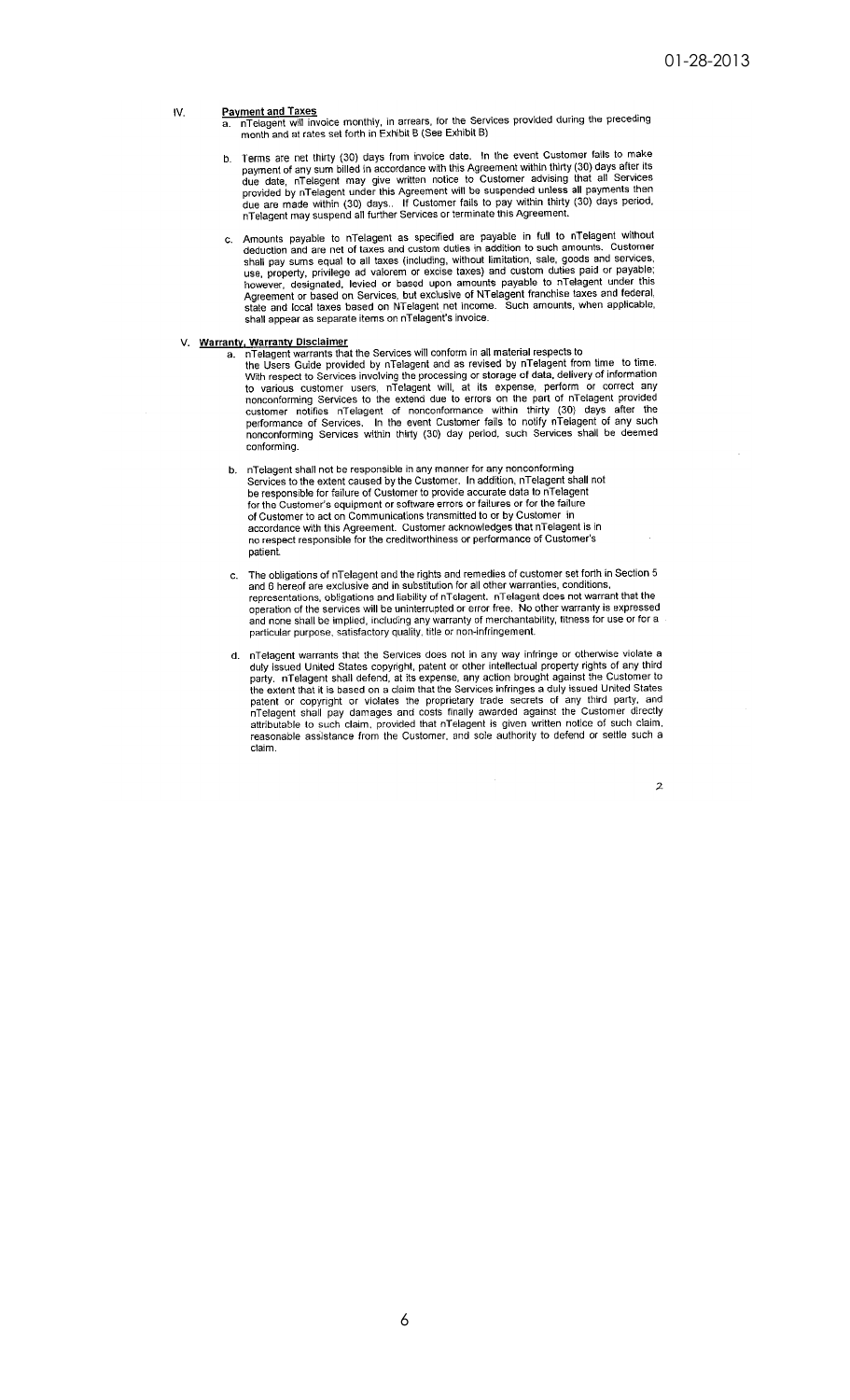#### VI.

**Limitation of Liability**<br>
in Telagent and the third party owners shall have no liability whatsoever, under any circumstances, for<br>
special, indirect, consequential, incidental or exemplary damages or for lost profits, or against customer by third parties, whether based upon on tort or breach of contract claims or on any<br>other basis, even if it has been advised of the possibility of such damages. The maximum liability of<br>an Telagent shall b agreement.

- VII. **Confidentiality**<br>a. Customer acknowledges and agrees that the Documentation relating to the Services and all<br>copies, partial copies and any and all revisions and modifications thereof, and the Services, are<br>confident and shall give nTelagent the right to seek immediate injunctive relief in addition to all other remedies at law and in equity.
	- b. nTelagent agrees to utilize and employ commercially reasonable safety and security measures<br>for Data transmission and processing, and to protect against unauthorized access to<br>nTelagent's computerized files with respect data.
	- Customer assumes full responsibility for monitoring and restricting the use of its password(s), user identification numbers and other security measures subject to control by Customer. c.

a.

- VIII. **Equipment Approval**<br>If performance of Services under this Agreement requires connection of Customer equipment with<br>nTelagent via common carrier communication devices or terminal equipment, the devices or terminal<br>in equipment provided and used by Customer shall be of a type approved by nTelagent, which approval<br>shall not be unreasonably withheld. nTelagent shall have the sole and exclusive right to select its own equipment, software and communication carriers to provide service.
- IX. General

Titles and paragraph headings are for convenient reference and are not part of this Agreement. This Agreement, any addendum and the Business Associate Agreement supersedes in full all prior proposals, discussions and Agree Agreement, except representations and warranties expressly set forth herein. The preprinted terms and conditions of any purchase order or other ordering document issued by Customer in connection with this Agreement which is in addition to or inconsistent with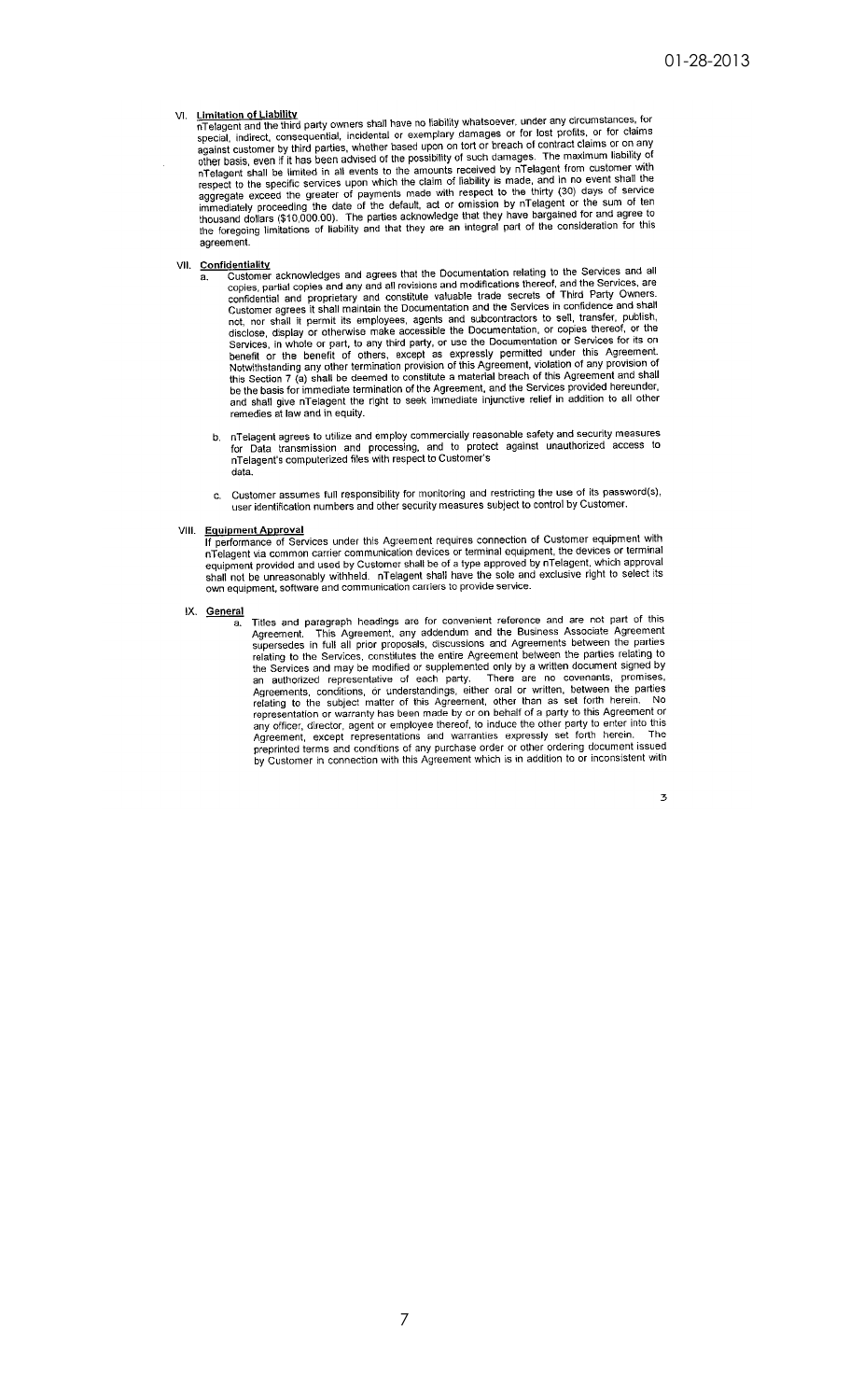the terms and conditions of this Agreement shall not be binding on nTelagent and shall not be deemed to modify this Agreement.

- Except for Customer's payment obligations hereunder, neither party shall be liable for delays in any of its performance hereunder due to causes beyond its reasonable control, including, but not limited to, acts of God, str b. time
- If any provision of this Agreement shall be deemed illegal or otherwise unenforceable, in<br>whole or part, that provision shall be severed or shall be enforced only to the extent legally<br>permitted, and the remainder of the p c.
- Customer may not transfer or assign its rights, duties, or obligations under this Agreement<br>to any person or entity, in whole or in part, without the prior written consent of nTelagent.<br>Any such prohibited assignment shall d.
- Customer acknowledges and agrees that the provisions of this Agreement are intended to inure to the benefit of the Third Party Owners if any Third Party Owners are providing services to Customer as provided pursuant to Sec e. beneficiaries to Customer as provided pursuant to Cooler For an Fig. Selfield to enforce such<br>provisions against Customer. Customer further acknowledges and agrees that the Third<br>Party Owners accept their Third Party benef be deemed irrevocable.
- All notices which either party is required or may desire to give the other party under this Agreement shall be given by addressing the communication to the address set forth on the first page of this Agreement, and may be f.
- g. This Agreement shall be governed by the law of the State of Texas and shall be deemed accepted by nTelagent at its offices.
- To expedite the commencement of the Services, Customer acknowledges and accepts h. To expedite the commencement of the services, customer acknowledges and acceptor-<br>"Facsimile Copies" shall mean the nTelagent Self-Pay Management System Services<br>Agreement, nTelagent fee schedules, and other nTelagent-gene accurately reproduces and transmits the original documents, and (iii) are accepted by nTelagent.
- nTelagent and Customer agree that nTelagent may publicize the fact that Customer is a user of the Products and Services in a mutually agreed upon initial press release.<br>Thereafter, nTelagent shall use Customer name only in i.

 $\ddot{\phantom{a}}$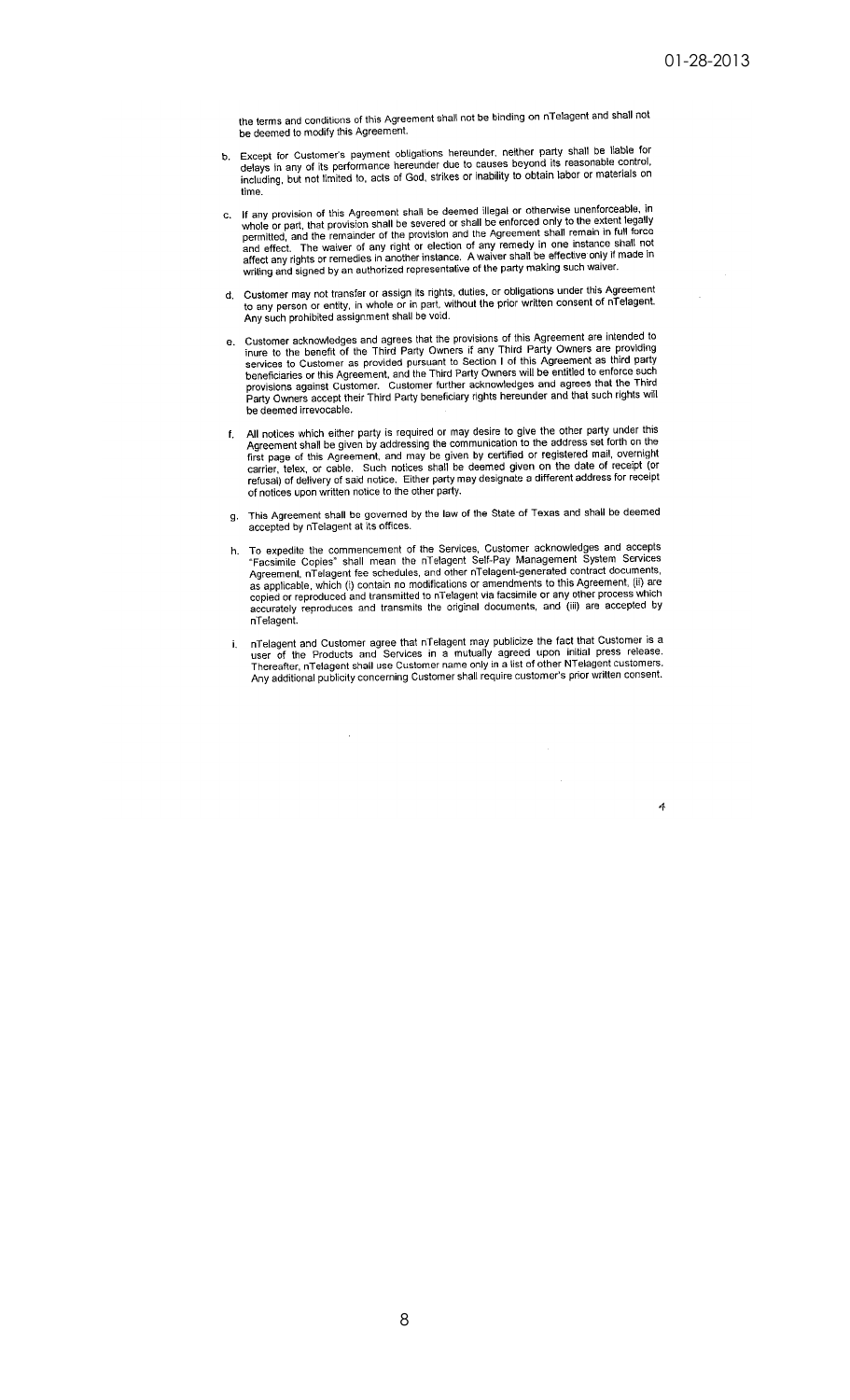| <b>Customer Authorized Signature</b>       | Date |
|--------------------------------------------|------|
| Customer Authorized Signature Title        |      |
| Customer Mailing Address (Invoice Address) |      |
| To Attention Of                            |      |

nTelagent Authorized Signature

 $\overline{Date}$ 

 $\boldsymbol{s}$ 

 $\hat{\mathcal{A}}$ 

nTelagent Authorized Signature Title

 $\ddot{\phantom{a}}$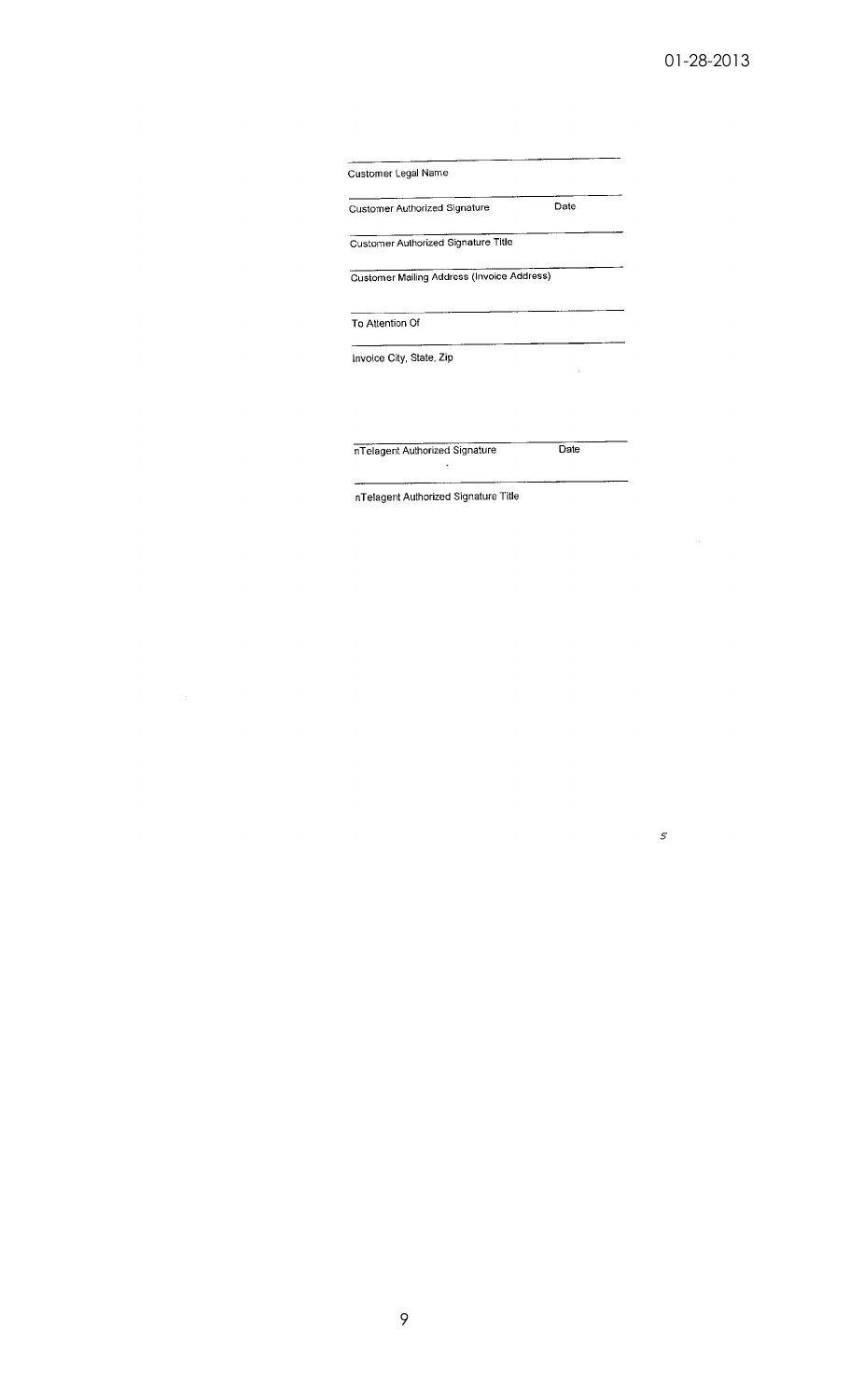# **NTELAGENT**

## **EXHIBIT A DESCRIPTION OF SERVICES**

1. NTELAGENT LIVE -<br>nTelagent will furnish to the Customer a browser based SPMS system built according to the Business<br>Rules, Users, Roles, and other data as defined by the Customer. A Client Advocate will be assigned to<br>b

Once the nTelagent system has been deployed to the Customer, the Customer will have unlimited access to the NTelagent Customer Support team via telephone 1-800-973-3957, as well as email (support@nTelagent.com)

NTELAGENT BATCH (optional service for an additional fee) - The nTelagent batch system will enable<br>the Customer to download lists of accounts to be sorted according to capacity to pay. Accounts will be<br>received by NTelagent Customer within seven (7) days of contract signing to assist in set-up and suggestions where needed.

#### 2. IMPLEMENTATION

- **2.** IMPLEMENTATION<br>
Implementation of all nTelagent systems will include (but not be limited to)<br>
a. Assigning a Client Advocate to the Customer until the implementation project is completed<br>
and the nTelagent system has
	- nTelagent system.
	- Weekly reporting to authorized individuals of actions recommended and taken, including<br>detail of any changes made to the Customer's normal policies and procedures. c.
	-
	- Training and for all employees assigned via the Users list for the Customer.  $\overline{d}$ .

3. ADDITIONAL SERVICES - Additional functionality, services or programming in SPMS may be added at an additional cost negotiated and agreed upon and added to this contract as an addendum by the Customer and NTelagent.

4. CLIENT RESPONSIBILITIES: nTelagent is an interactive system that may require process changes by the client in order for maximum results to be obtained. During the initial Pre-Implementation period, the Client Advocate w

5. TIMING OF IMPLEMENTATION – Implementation of nTelagent is normally 30-45 days from signing of contract. However, since nTelagent is individually designed for each client to include each client's rules, policies and proc complete the system build.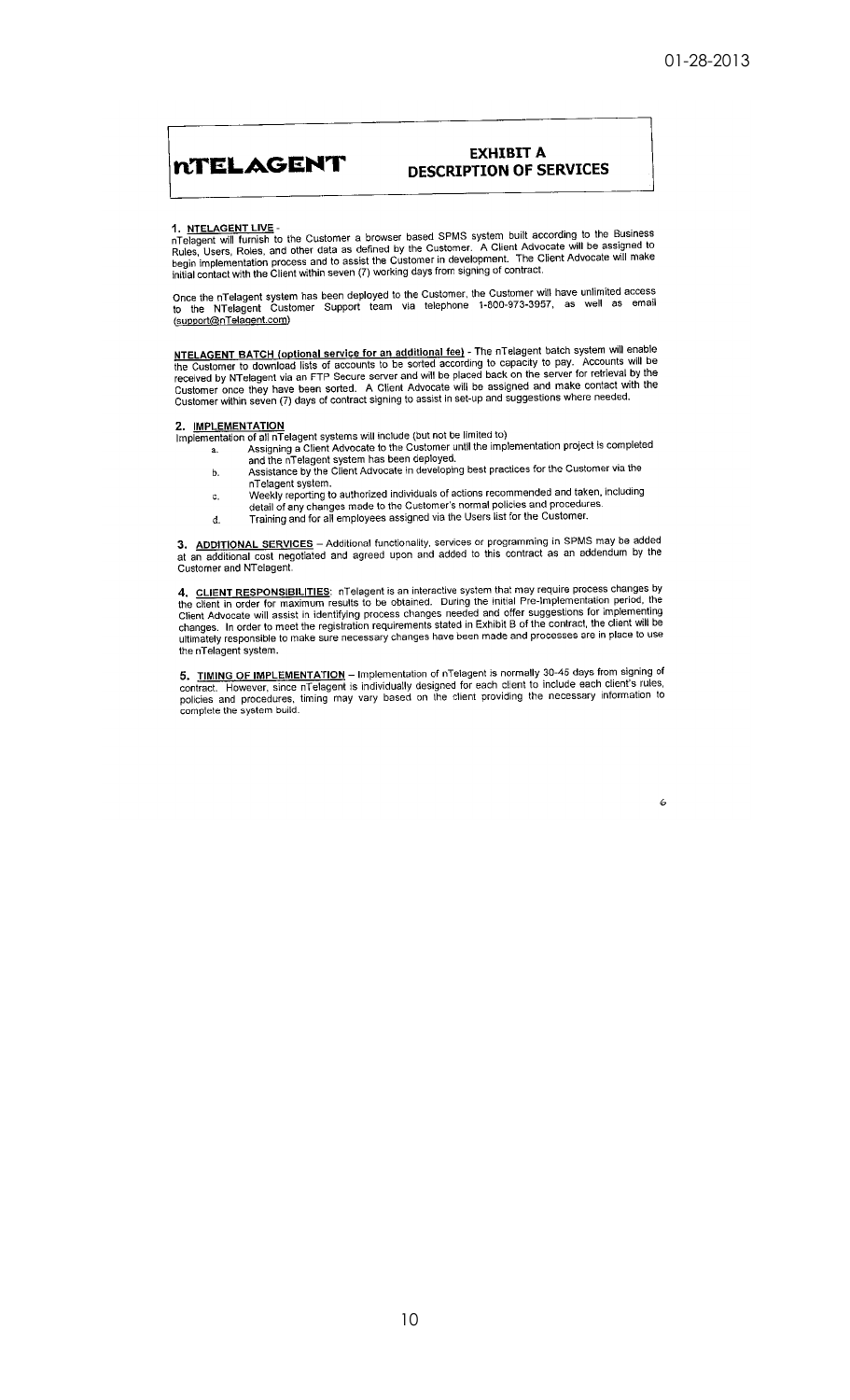**MTELAGENT** 

**EXHIBIT B - PRICING** 

| <b>MERCHAN TAN TAN TAN TAN ET AL ART AL ART AL ART AL ART AL ART AL ART AL ART AL ART AL ART AL ART AL ART AL ART A</b><br>Winkler County Memorial Hospital and Winkler County Rural | Kermit, Texas                           |
|--------------------------------------------------------------------------------------------------------------------------------------------------------------------------------------|-----------------------------------------|
| Health Clinc                                                                                                                                                                         |                                         |
| AVERAGE MONTHLY REGISTRATIONS                                                                                                                                                        | 1.780                                   |
| IMPLEMENTATION FEES DUE AT<br>\$10,000<br>SIGNING OF CONTRACT                                                                                                                        | \$3.026<br><b>RECURRING MONTHLY FEE</b> |

| Application                                               | Description                                                                                                                                                                                                                                                                                                      | Implementation<br><b>Fees</b>                    |
|-----------------------------------------------------------|------------------------------------------------------------------------------------------------------------------------------------------------------------------------------------------------------------------------------------------------------------------------------------------------------------------|--------------------------------------------------|
| <b>CORE APPLICATION</b>                                   | The nTelagent Core Application includes address validation, scripts,<br>payment terms, discounts, deposits, forms, and charity<br>determination, as well as 24/7 Customer Support.                                                                                                                               | N/A                                              |
| <b>INSURANCE</b><br><b>VERIFICATION</b>                   | Insurance verification includes online verification with 300+ payers,<br>including but not limited to Medicare, Medicaid, HMO and PPO<br>carriers, as well as 24/7 Customer Support.                                                                                                                             | N/A                                              |
| Payment Processing<br><b>CREDIT/DEBIT</b><br><b>CARDS</b> | Credit/Debit card processing includes online processing of<br>credit/debit cards for single transactions, and establishment of<br>recurring transactions for a maximum of 6-months. Processing of<br>recurring transactions for greater than 6-months may be available<br>for an additional contract fee.        | N/A                                              |
| Payment Processing<br><b>CHECK</b><br>PROCESSING          | Check processing includes online processing of a single check<br>transaction. Processing of recurring checks may be purchased for<br>an additional contract fee.                                                                                                                                                 | N/A                                              |
| Contract Calculator                                       | The contract calculator provides the ability to load contract rates,<br>fee schedules and charges into the nTelagent application in order to<br>determine the appropriate coinsurance amount (Includes up to 15-<br>contracts. Additional contracts may be added at an additional fee of<br>\$300 per contract). | \$5.000 hospital<br>\$5,000 clinic               |
| <b>INTERFACE</b>                                          | nTelagent will interface to the client HIS system via an HL7 (or other<br>acceptable data feed) in order to receive guarantor demographic<br>and insurance verification information. Passing of information back<br>to the client HIS system may be available at an additional fee.                              | \$2,500 hospital waived<br>\$2,500 clinic waived |
| <b>IMPLEMENTATION</b><br>FEES                             | Implementation fees will include working with the client to develop<br>the policies and procedures necessary in the nTelagent system,<br>development of the nTelagent system, on-site training, and<br>continued support of nTelagent.                                                                           | N/A                                              |
| <b>IMPLEMENTATION</b><br><b>TRAVEL EXPENSE</b>            | Travel and lodging for the nTelagent implementation team will be<br>billed at actual cost of hotel, rental car, flight, and meals.                                                                                                                                                                               | <b>Actual Cost</b>                               |
| MAINTENANCE.<br>SUPPORT OR<br><b>ANNUAL FEES</b>          | No additional maintenance or support fees are charged by<br>nTelagent                                                                                                                                                                                                                                            | N/A                                              |

Implementation Fees are due at signing of contract. Should system not be implemented within 60-days from contract signature date, nTelagent will initiate billing of the full monthly recurring fee.

**Client Signature** 

nTelagent Authorized Signature Date

Date

7

A motion was made by Commissioner Neal and seconded by Commissioner Thompson to approve request of Sheriff to hire jailer for Winkler County Law Enforcement Center to fill vacancy; which motion became an order of the Court upon the following vote:

Ayes: Commissioners Stevens, Wolf, Neal and Thompson Noes: None

A motion was made by Commissioner Stevens and seconded by Commissioner Neal to approve request of Precinct No. 1 Commissioner to advertise and hire employee to fill Area I Road and Bridge Equipment Operator position vacancy; which motion became an order of the Court upon the following vote:

Ayes: Commissioners Stevens, Wolf, Neal and Thompson Noes: None

A motion was made by Commissioner Neal and seconded by Commissioner Stevens to table appointment of Winkler County Fire Marshal; which motion became an order of the Court upon the following vote: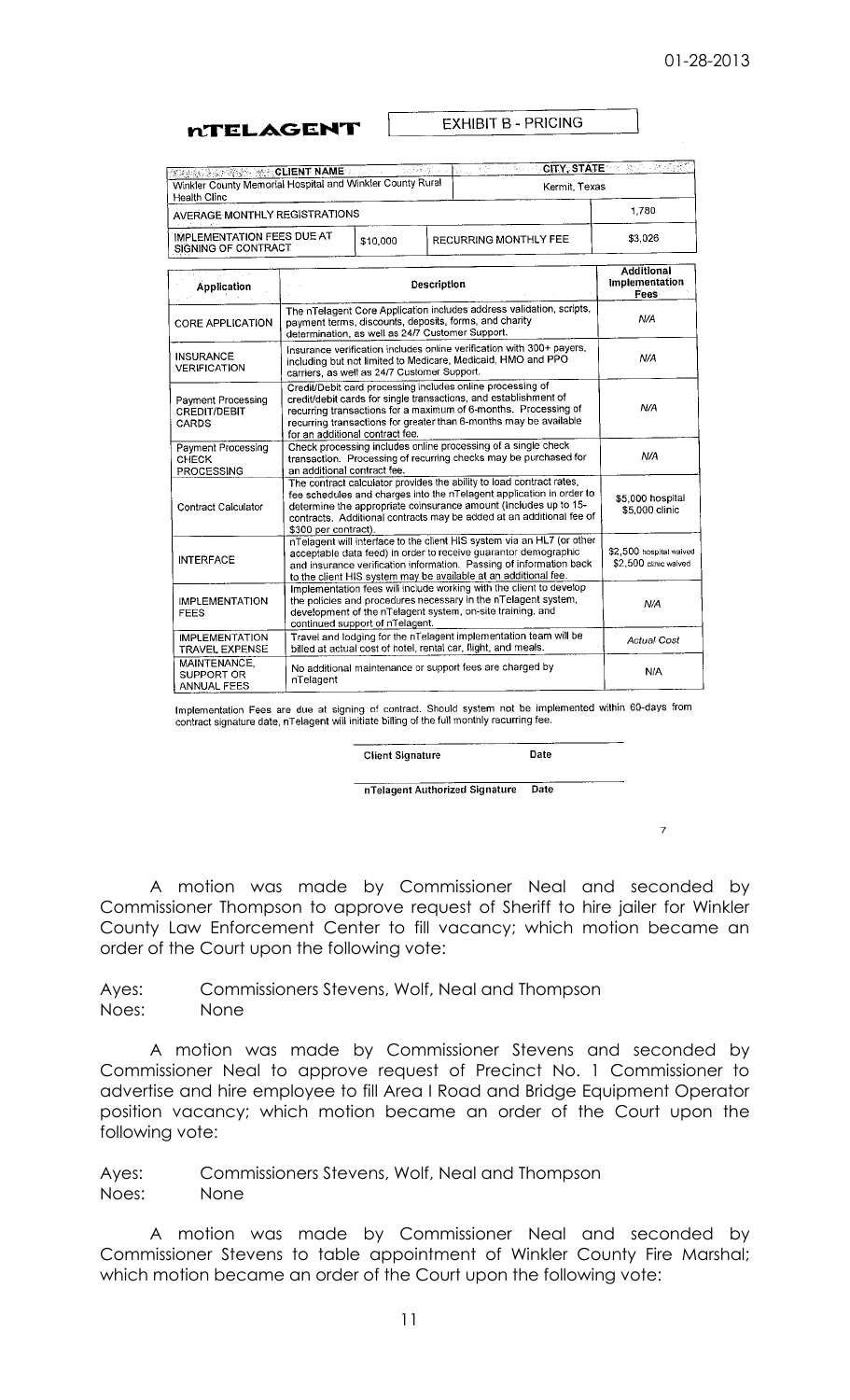Ayes: Commissioners Stevens, Wolf, Neal and Thompson Noes: None

Following audit, a motion was made by Commissioner Neal and seconded by Commissioner Thompson to approve asset forfeiture report of Winkler County Sheriff, Constables and County Attorney in accordance with Article 59.06, Code of Criminal Procedure, V.T.C.A.; which motion became an order of the Court upon the following vote:

Ayes: Commissioners Stevens, Wolf, Neal and Thompson Noes: None

A motion was made by Commissioner Thompson and seconded by Commissioner Stevens to accept grant in the amount of \$9,695.00 from the Texas Indigent Defense Commission; which motion became an order of the Court upon the following vote:

Ayes: Commissioners Stevens, Wolf, Neal and Thompson Noes: None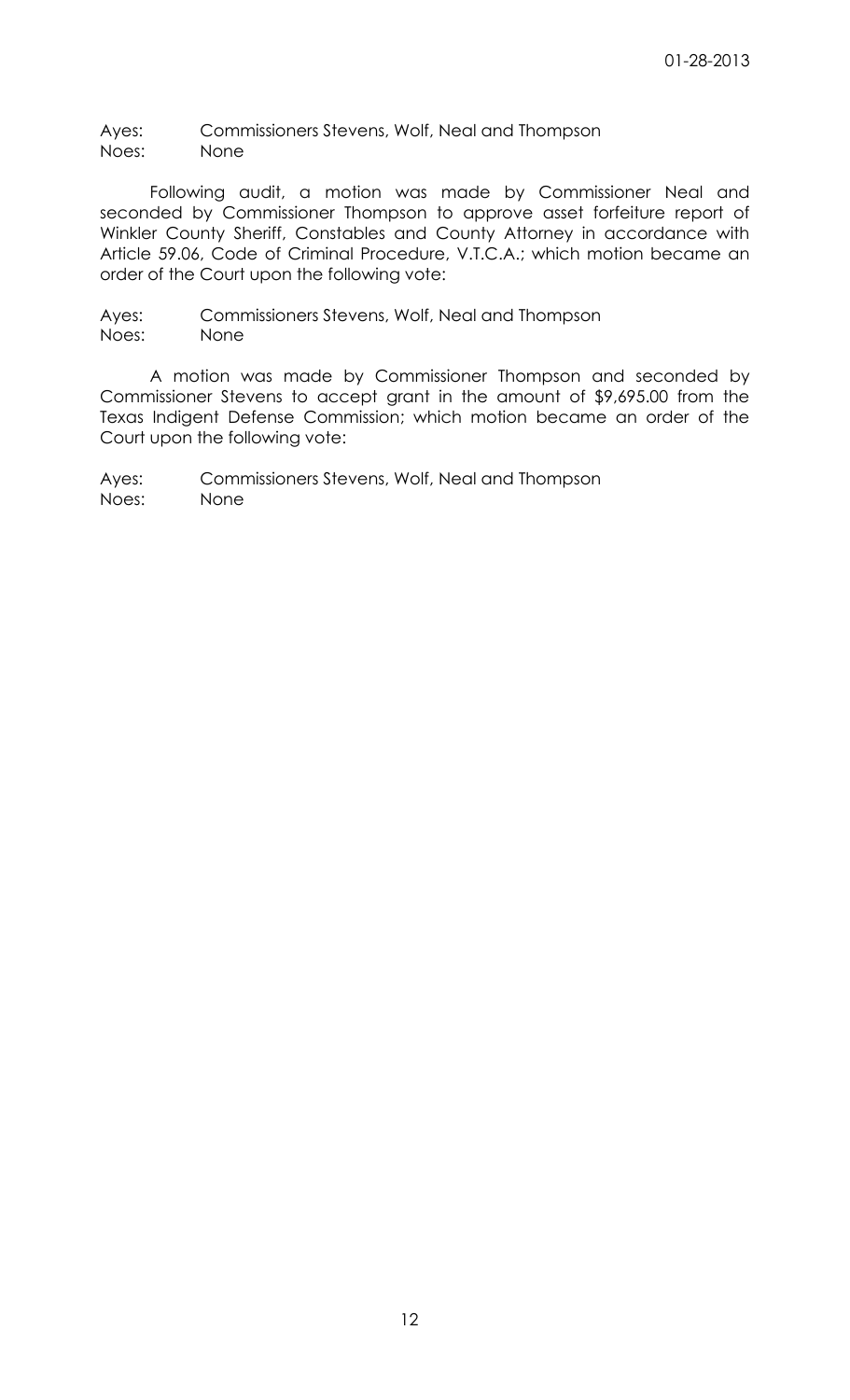January 18, 2013



Chair:<br>The Honorable Sharon Keller<br>Presiding Judge, Court of Criminal Appeals

Vice Chair:<br>The Honorable Olen Underwood

Ex Officio Members:<br>Honorable Sharon Keller<br>Honorable Wallace B. Jefferson<br>Honorable Roberto Alonzo<br>Honorable Sherry Radack<br>Honorable Laura Weiser<br>Honorable John Whitmire

Members Appointed by Governor<br>Honorable Jon Burrows Honorable Jon Burrows<br>Mr. Knox Fitzpatrick<br>Mr. Anthony Odiorne<br>Honorable Den Underwood<br>Honorable B. Glen Whitley

Executive Director:<br>James D. Bethke

The Honorable Bonnie Sue Leck Winkler County Judge: Via EMail: vida.simpson@co.winkler.tx.us Dear Judge Leck;

I am pleased to inform you that the Texas Indigent Defense Commission has awarded Winkler County a formula grant estimated to be \$9,695. The Statement of Grant Award FY2013 Formula Grant is attached.

The grant rules in Texas Administrative Code Chapter 173 changed this year so the Resolution Adopted by the Commissioners Court is now considered the acceptance of the grant. The Authorized Official<br>designated by your FY13 Formula Grant commissioners' court Resolution does not need to sign the Statement of Grant Award. You do not need to mail back the original. The first payment will be deposited soon.

The Commission works together with counties to promote innovation and improvement in indigent defense systems statewide. On behalf of the Commission, I thank Winkler County for its efforts in these areas. If you have any questions or need clarification on the information contained in this letter, please call Bryan Wilson, Grants Administrator at the Commission office, toll free in Texas at (866) 499-0656.

Sincerely,

Sharon Keller Chair, Texas Indigent Defense Commission Presiding Judge, Court of Criminal Appeals

COPY: Financial Officer, Auditor, Mrs. Jeanna Willhelm

**Texas Indigent Defense Commission** 1 Exas Indigent Detellise Commission<br>205 West 14<sup>th</sup> Street, Suite 700 · Austin, Texas 78701 · www.txcourts.gov/tide<br>Mail: P.O. Box 12066, Austin, TX 78711-2066 · Phone: 512.936.6994 · Fax: 512. 463.5724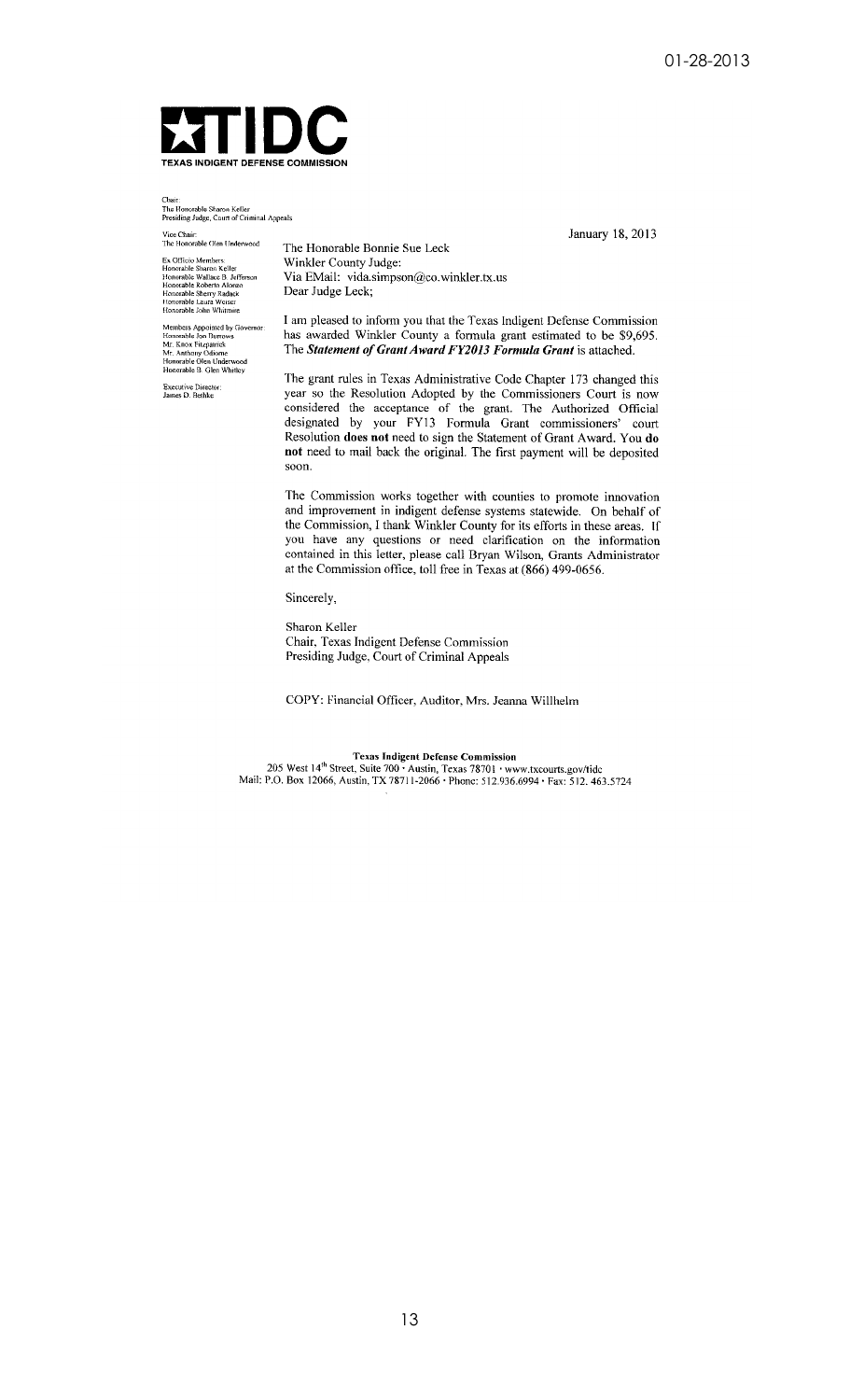

Date Issued: Grant Number: Grantee Name: Program Title: Grant Period: **Estimated Grant Award Amount:**  January 18, 2013 212-13-248 Winkler County Formula Grant Program 10/01/2012-9/30/2013 \$9.695

The Texas Indigent Defense Commission (Commission) has awarded the above-referenced grant for indigent defense services. Formula Grants are provided by the Commission to meet its statutory mandates and to promote Texas counties' compliance with standards adopted by the Commission. **Grant Calculation** 

The sum of \$5000 plus;

A calculation applied to the funds budgeted for FY2013 formula grants by the Commission based:

o 50 percent on the County's percent of state population; and 50 percent on the County's percent of statewide FY2012 direct indigent defense expenditures (as  $\circ$ defined in Title 1, Part 8, Texas Administrative Code Sec.  $173.202(1)-(3)$ :

less discretionary funds provided by the Commission for expenditures defined in Title 1, Part 8, Texas Administrative Code Sec. 173.202(1)-(3)

less the reimbursed costs of operating a regional program

The baseline requirements contained in Section E of the Request for Applications do not apply to counties with a 2000 Census population of less than 10,000 but do apply to all other counties.

The County shall not receive more in funds than what was actually spent by the county in the prior year.

#### **Standard Grant Conditions:**

The authorized official for the grantee accepts the grant award.

• The authorized official, financial officer, and program director, referred to below as grant officials, agree to the terms of the grant as written in the Request for Applications issued on October 12, 2012, including the rules and documents adopted by reference in the Commission on Indigent Defense's Grant Rules in Title 1, Part 8, Chapter 173, Texas Administrative Code.

The grant officials understand that a violation of any term of the grant may result in the Commission placing a temporary hold on grant funds, permanently deobligating all or part of the grant funds, requiring reimbursement for funds already spent, or barring the organization from receiving future grants. • Disbursement of funds is always subject to the availability of funds.

Any plan documents submitted to the Commission must continue to meet all grant eligibility requirements.

Awarded by the Texas Indigent Defense Commission on December 13, 2012.

Bryan Wilson Grant Administrator

PAGE<sub>2</sub>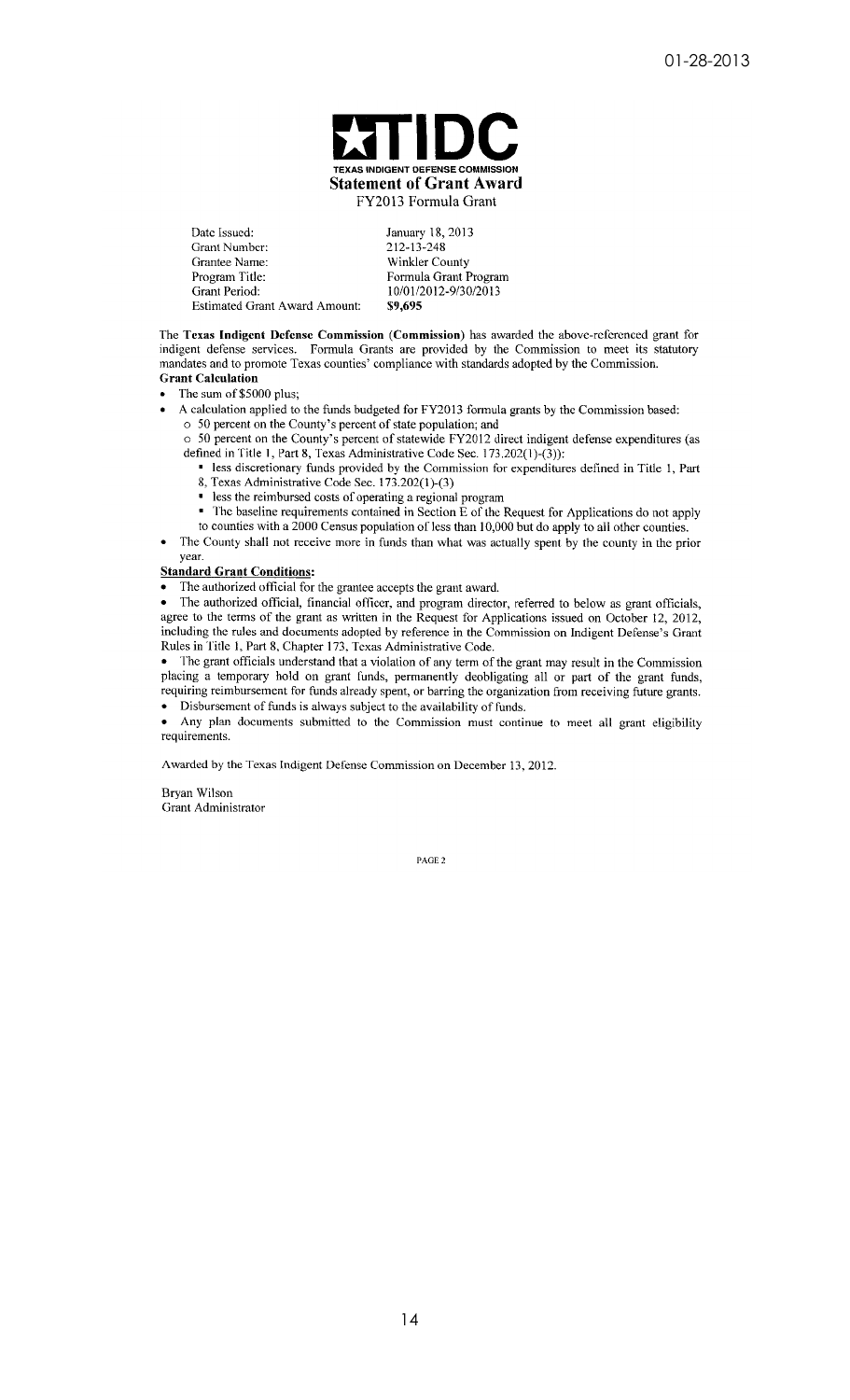2013 Winkler County Formula Grant Program Application Confirmation

Page 1 of 1

#### 2013 Winkler County Formula Grant Program Application Confirmation

| Countv:                                                                   | Winkler                      |         |  |  |  |
|---------------------------------------------------------------------------|------------------------------|---------|--|--|--|
| Fiscal Year:                                                              | 2013                         |         |  |  |  |
| Confirmation Number:                                                      | 201324820121022              |         |  |  |  |
| Projected Allocation:                                                     | \$9,695.00                   |         |  |  |  |
| County's FY01 Baseline:                                                   | \$13,986.00                  |         |  |  |  |
| State Payee Identification number:                                        | 1756001202                   |         |  |  |  |
| Division or unit within the county to administer the grant:               | County Judge                 |         |  |  |  |
| Official County Mailing Address:                                          | Drawer Y<br>Kermit, TX 79745 |         |  |  |  |
| The County Judge is Bonnie Sue Leck.                                      |                              | Receive |  |  |  |
| The Financial Officer is the County Auditor, Jeanna Willhelm.             |                              |         |  |  |  |
| The Local Administrative District Judge is Martin Muncy.                  |                              |         |  |  |  |
| The Local Administrative Statutory County Court Judge is Bonnie Sue Leck. |                              |         |  |  |  |
| The Chairman of the Juvenile Board is Martin Muncy.                       |                              | レ       |  |  |  |
|                                                                           |                              |         |  |  |  |

|                                                       | Indigent Defense Plan Review Summary |                                  |  |  |  |
|-------------------------------------------------------|--------------------------------------|----------------------------------|--|--|--|
| District<br>Plan                                      | County<br>Plan                       | Juvenile<br><b>Board</b><br>Plan |  |  |  |
| Complete                                              | Complete                             | Complete                         |  |  |  |
| The plan requirements appear to have been met. $\mid$ |                                      |                                  |  |  |  |

After printing out the Resolution and obtaining the appropriate signatures, mail or fax the form to:

Megan McIntire, PPRI<br>311 H.C. Dullie Bell Building TAMU Mailstop 4476<br>College Station, Texas 77843-4476<br>Fax number: 888-351-3485

Resolution Click on link to open new window with Sample resolution. This may be printed or copied (Ctrl+A, Ctrl+C) and pasted (Ctrl+V) into Word Processing software for editing. Word Version

https://tide.tamu.edu/FormulaGrantProgram/FGPApplicationConfirmation.asp?County ID... 1/17/2013

After consideration regarding advertising for bids for sale of Sandhills Park area (17.9 acres at intersection of State Highway 115 and State Highway 874), a motion was made by Commissioner Neal and seconded by Commissioner Thompson to authorize the County Auditor to advertise for bids for sale of Sandhills Park area (17.9 acres at intersection of State Highway 115 and State Highway 874); said bids to be received until 10:00 o'clock A.M. on Monday, February 25, 2013, with the Commissioners' Court reserving the right to reject any and all bids; which motion became an order of the Court upon the following vote:

Ayes: Commissioners Stevens, Wolf, Neal and Thompson Noes: None

A motion was made by Commissioner Neal and seconded by Commissioner Thompson to approve Interlocal Agreement for Ambulance Service between Winkler County and Loving County for the period January 01,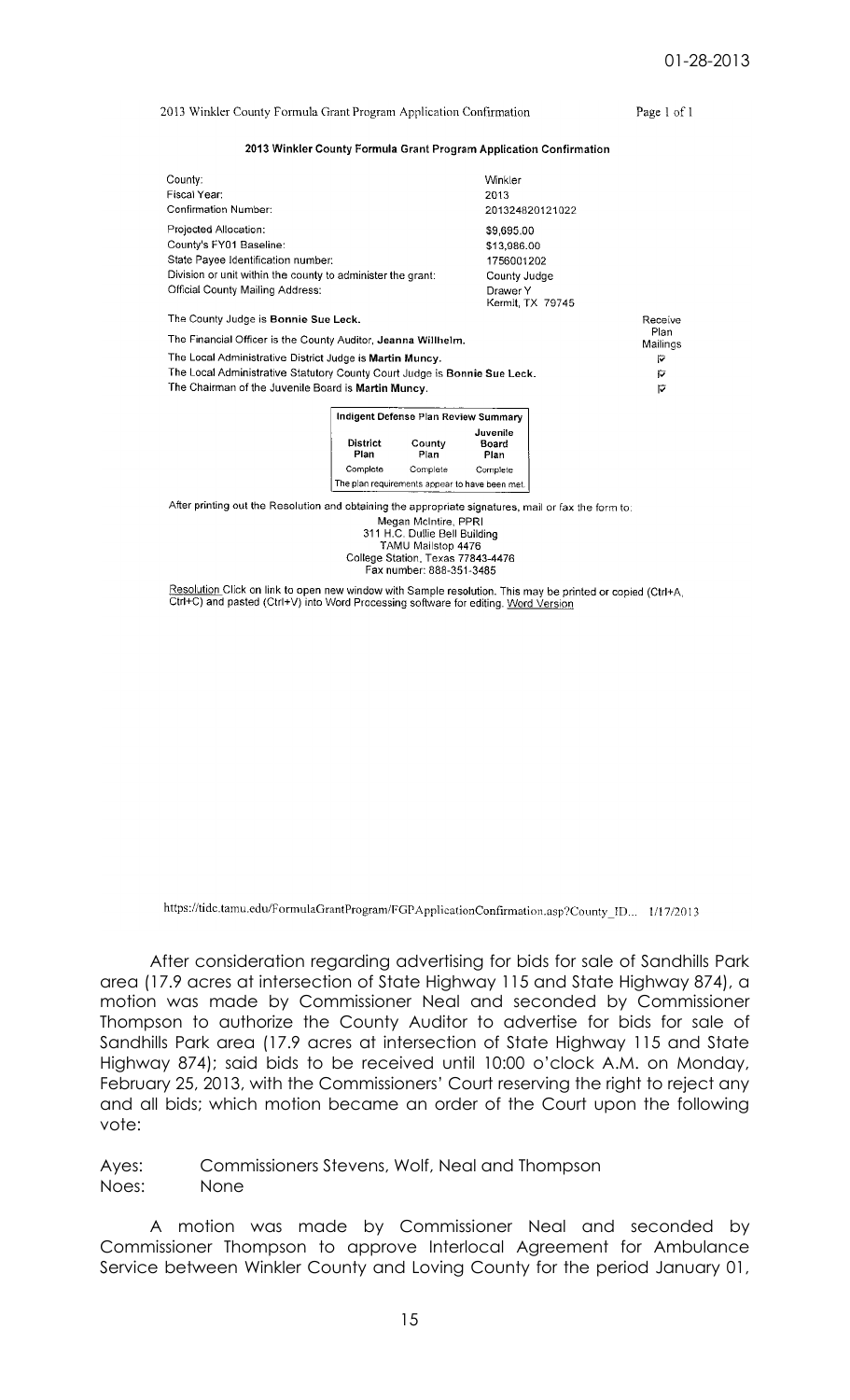2013 to December 31, 2013; which motion became an order of the Court upon the following vote:

## Ayes: Commissioners Stevens, Wolf, Neal and Thompson Noes: None

#### **INTERLOCAL AMBULANCE SERVICE AGREEMENT** WINKLER COUNTY AND LOVING COUNTY

This Agreement is made and entered into by and between Loving County, Texas, acting by and through its County Judge and the Commissioners' Court of said County and the County of Winkler, acting by and through its County Judge and the Commissioners' Court of said County.

## WITNESSETH.

WHEREAS, the necessity for ambulance service within Loving County, residing and lying outside the County of Winkler, having been made known to both parties to this Agreement, the following Agreement is made and entered into, to-wit:

Ī.

As consideration therefore, Loving County agrees to pay to Winkler County the sum of Four Thousand Five Hundred and no/100 Dollars (\$4,500.00) simultaneously with the execution of this Agreement, which said consideration is for ambulance service within Loving County, Texas, residing and lying outside the County of Winkler.

## $\overline{\mathbf{H}}$

It is agreed and understood that the Winkler County Emergency Medical Service ("EMS") with its EMS personnel, vehicles and equipment, as available, will assist in furnishing ambulance service within Loving County, Texas, residing and lying outside of the County of Winkler, such assistance to begin with the execution of this Agreement and to continue for the term hereinafter stipulated.

#### III.

It is agreed by and between both Loving County and the County of Winkler hereto that his Agreement shall run for a period of one (1) year from January 1, 2013 to December 31, 2013, and that said amount above specified will be in payment for EMS personnel, vehicles and equipment, as available, to assist in furnishing ambulance service for such period of time as set forth herein above.

#### IV.

It is further agreed by and between the parties hereto that the acts of any person or persons while providing ambulance service, traveling to and from ambulance calls, or in any manner furnishing ambulance service within Loving County, Texas, residing and lying outside of the County of Winkler, shall be considered as acts of the agents of Loving County within the meaning of that portion of Section 791.006, Government Code of the State of Texas, V.T.C.A. applicable to this Agreement.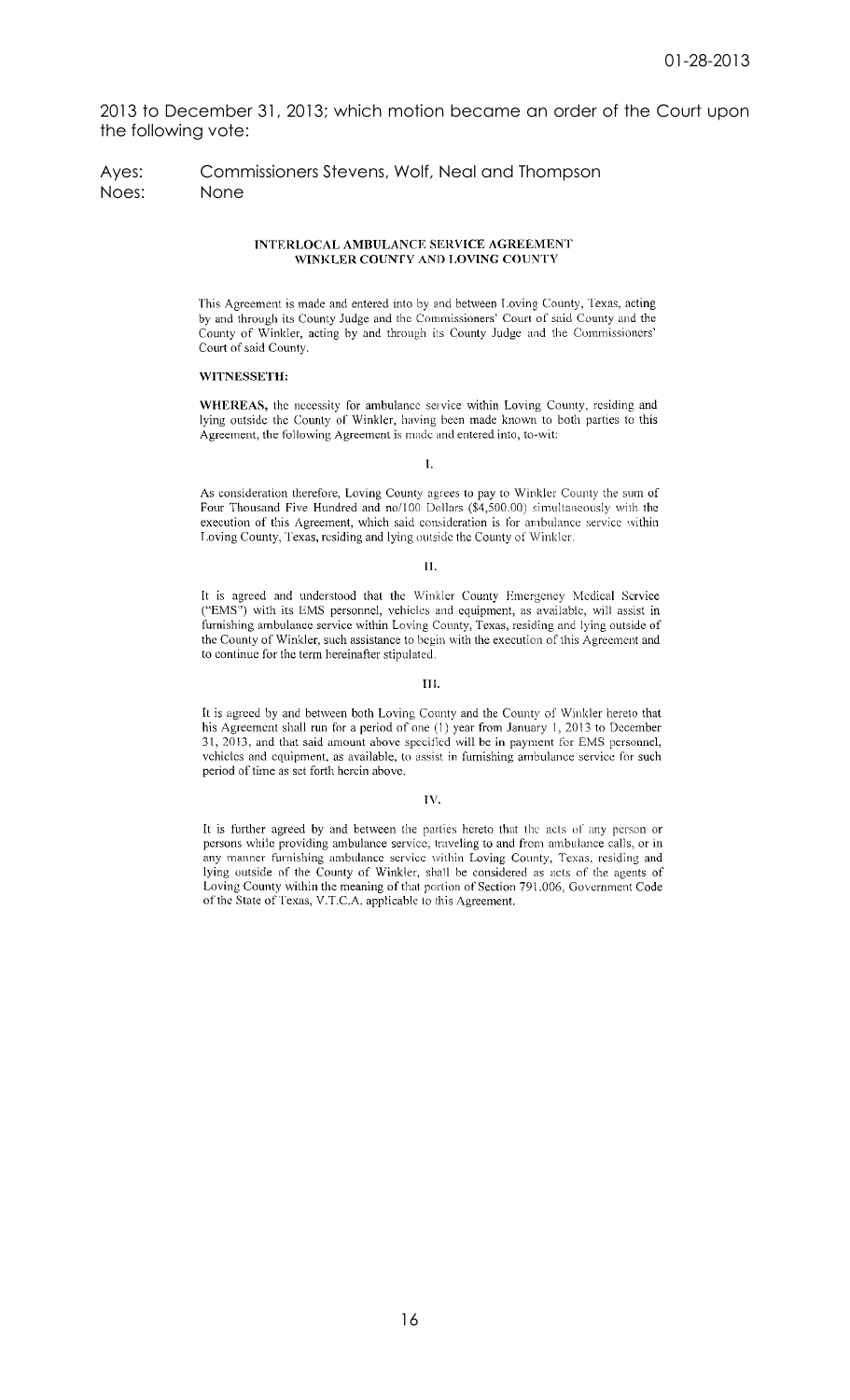It is further understood, agreed and made an integral part hereof, that in the event the Winkler County EMS should answer a call for ambulance service within Loving County, Texas, residing and lying outside the County of Winkler, patients will be responsible for payment, either through insurance coverage or private pay, directly to Winkler County EMS for ambulance services. Loving County will not be responsible for payment of ambulance services or for non-payment of services by patients.

VL.

The above and foregoing constitutes and is the full Agreement by and between the parties hereto concerning the matters set forth herein above.

**EXECUTED IN DUPLICATE ORIGINALS** this day of January, A.D., 2013.

IN TESTIMONY WHEREOF, witness the execution of this instrument on the day of January, 2013.

WINKLER COUNTY, TEXAS

By: Bonnie Leck Winkler County Judge

**ATTEST:** 

Shethelia Reed Winkler County Clerk

LOVING COUNTY, TEXAS

By: Skeet L. Jones Loving County Judge

ATTEST:

Mozelle Carr Loving County Clerk

A motion was made by Commissioner Wolf and seconded by Commissioner Thompson to approve transfer of #2226 2004 John Deere SkidSteer with attachments #8326 from Area II Parks in Wink to Winkler County Golf Course; which motion became an order of the Court upon the following vote:

Ayes: Commissioners Stevens, Wolf, Neal and Thompson Noes: None

A motion was made by Commissioner Neal and seconded by Commissioner Thompson to approve payment in the amount of \$277.00 to Jerry L. Phillips, Agent, State Farm Insurance from budgeted funds and approve the following bonds for appointed officials of Winkler County:

- 1. Dixie Randolph, Deputy District Clerk, in the amount of \$20,000.00 for the period of January 01, 2013 to December 31, 2013; and
- 2. Debra Anne Warbois, Deputy County Clerk, in the amount of \$20,000.00 for the period of January 01, 2013 to January 01, 2016

which motion became an order of the Court upon the following vote: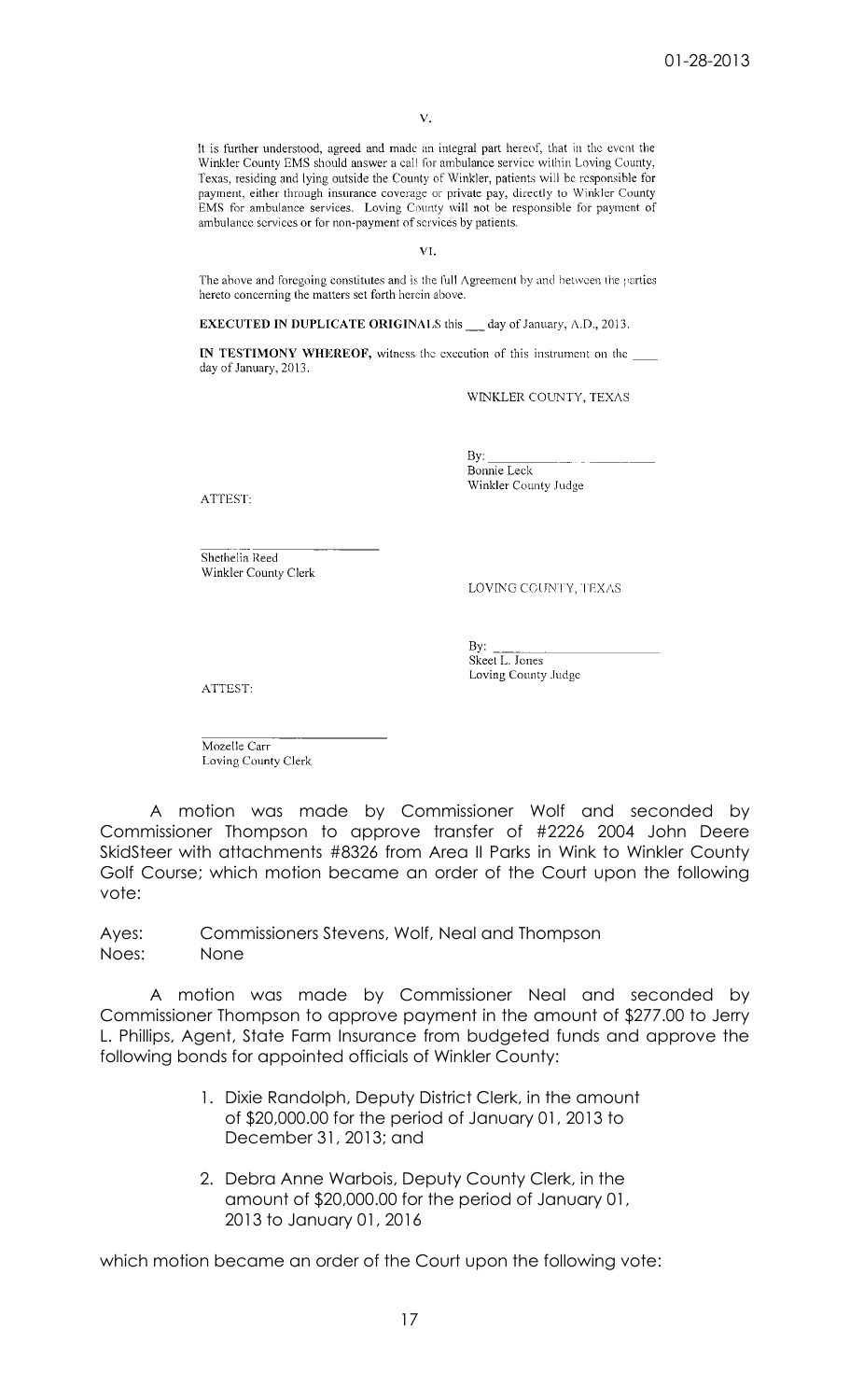Ayes: Commissioners Stevens, Wolf, Neal and Thompson Noes: None

A motion was made by Commissioner Wolf and seconded by Commissioner Thompson to approve bond for Katy Pauline Kline, Assistant Librarian, Wink Library, in the amount of \$5,000.00 for the period of March 31, 2013 to March 31, 2014; which motion became an order of the Court upon the following vote:

Ayes: Commissioners Stevens, Wolf, Neal and Thompson Noes: None

A motion was made by Commissioner Thompson and seconded by Commissioner Stevens to approve payment in the amount for \$12,407.04 to Dell Marketing L.P. for computers from EMS budgeted funds (\$775.44) and Data Processing committed funds (\$11,631.60); which motion became an order of the Court upon the following vote:

Ayes: Commissioners Stevens, Wolf, Neal and Thompson Noes: None

A motion was made by Commissioner Neal and seconded by Commissioner Thompson to approve purchase and installation of three (3) 2 horsepower pool pumps in the amount of \$4,935.00 from Aquatic Recreational, Inc. for Area I Parks in Kermit from budgeted funds; which motion became an order of the Court upon the following vote:

Ayes: Commissioners Stevens, Wolf, Neal and Thompson Noes: None

A motion was made by Commissioner Neal and seconded by Commissioner Thompson to approve payment in the amount of \$2,753.88 to Yellowhouse Machinery Company for service and labor to repair 2003 John Deere Skid Loader from Area I Parks Equipment Maintenance budgeted funds; which motion became an order of the Court upon the following vote:

Ayes: Commissioners Stevens, Wolf, Neal and Thompson Noes: None

A motion was made by Commissioner Neal and seconded by Commissioner Thompson to receive report of Safety Committee for fourth quarter ended December 31, 2012; which motion became an order of the Court upon the following vote:

Ayes: Commissioners Stevens, Wolf, Neal and Thompson Noes: None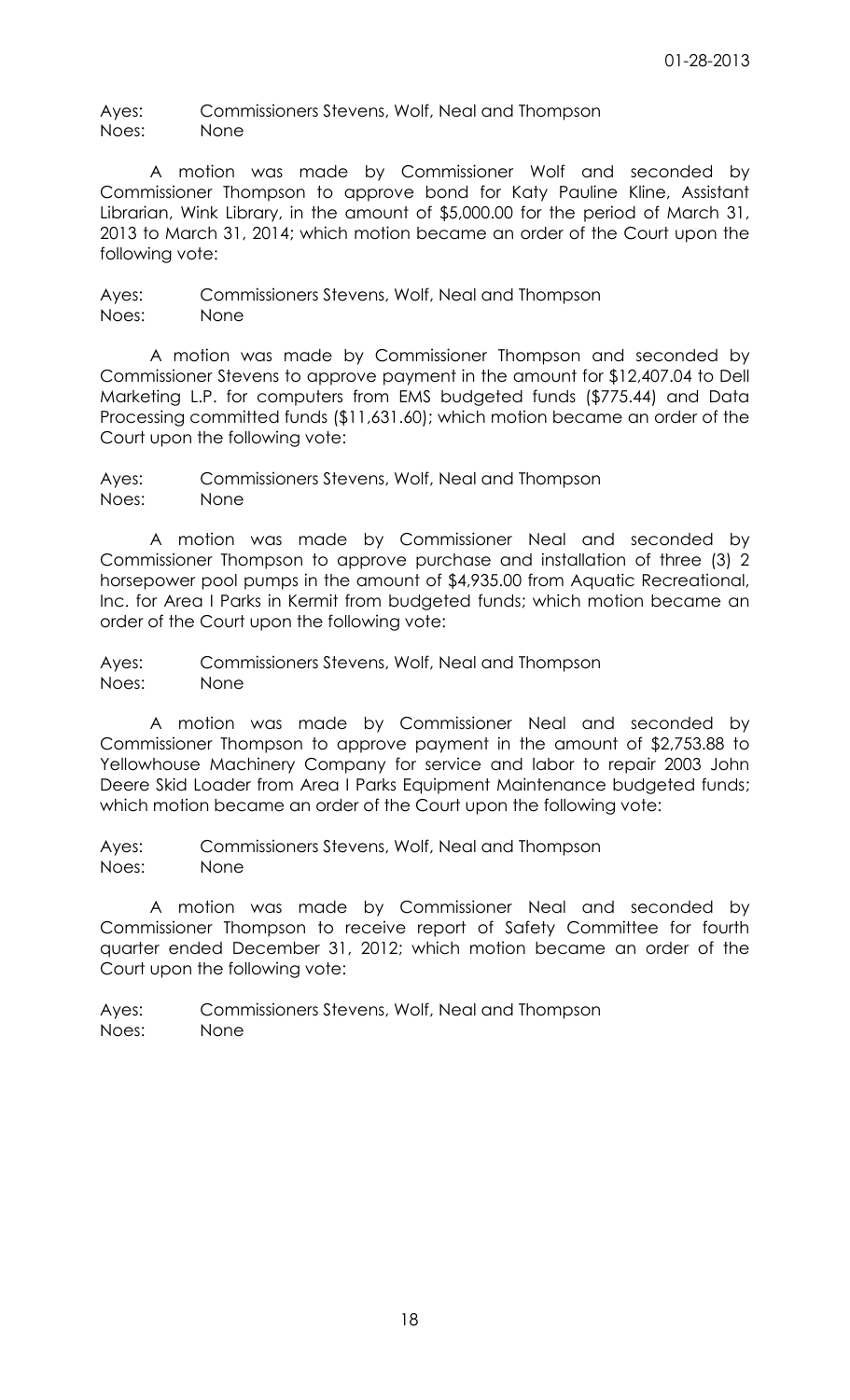# **QUARTERLY REPORT OF THE WINKLER COUNTY<br>ACCIDENT PREVENTION PROGRAM<br>QUARTER ENDING DECEMBER 31, 2012**

| <b>Committee Members:</b>    |                 |
|------------------------------|-----------------|
| Randy Neal, Co-Coordinator   | Dana Shipley    |
| Walter Roberts               | Don Kapka       |
| John Henderson               | Renee Treadwell |
| James Everett                | George Keely    |
| Vida Simpson, Co-Coordinator | Geneva Baker    |

Robbie Wolf, Co-Coordinator Ronnie Flowers John Leavitt<br>Mark Terry

From October 1 to December 31, 2012, there were six  $(6)$  county incidents reported. The following incidents were added to the Winkler County Accident Log during the third quarter.

| <b>Filed With</b><br>Workers<br>Comp | Injury                                   | Medical<br>Treatment | Lost<br>Time |
|--------------------------------------|------------------------------------------|----------------------|--------------|
| Insurance                            |                                          |                      |              |
| Yes                                  | Head - Concussion                        | Rural Health Clinic  | Yes          |
| Yes                                  | Ankle/left - Fall/slip - Lifting/loading | Rural Health Clinic  | None         |
| <b>Yes</b>                           | Teeth - Assault                          | Dentist              | None         |
|                                      | Winkler County Memorial Hospital         |                      |              |
| Yes                                  | Heel/left - Strain                       | None                 | None         |
| Yes                                  | Ankle/right – Contusion                  | None                 | None         |
| <b>Yes</b>                           | Lungs - Inhalation                       | None                 | None         |
|                                      |                                          |                      |              |

Safety training given for the fourth quarter from October 1 to December 31, 2012:

Training presentation given:

West Nile Virus video

October 12, 2012 48 attended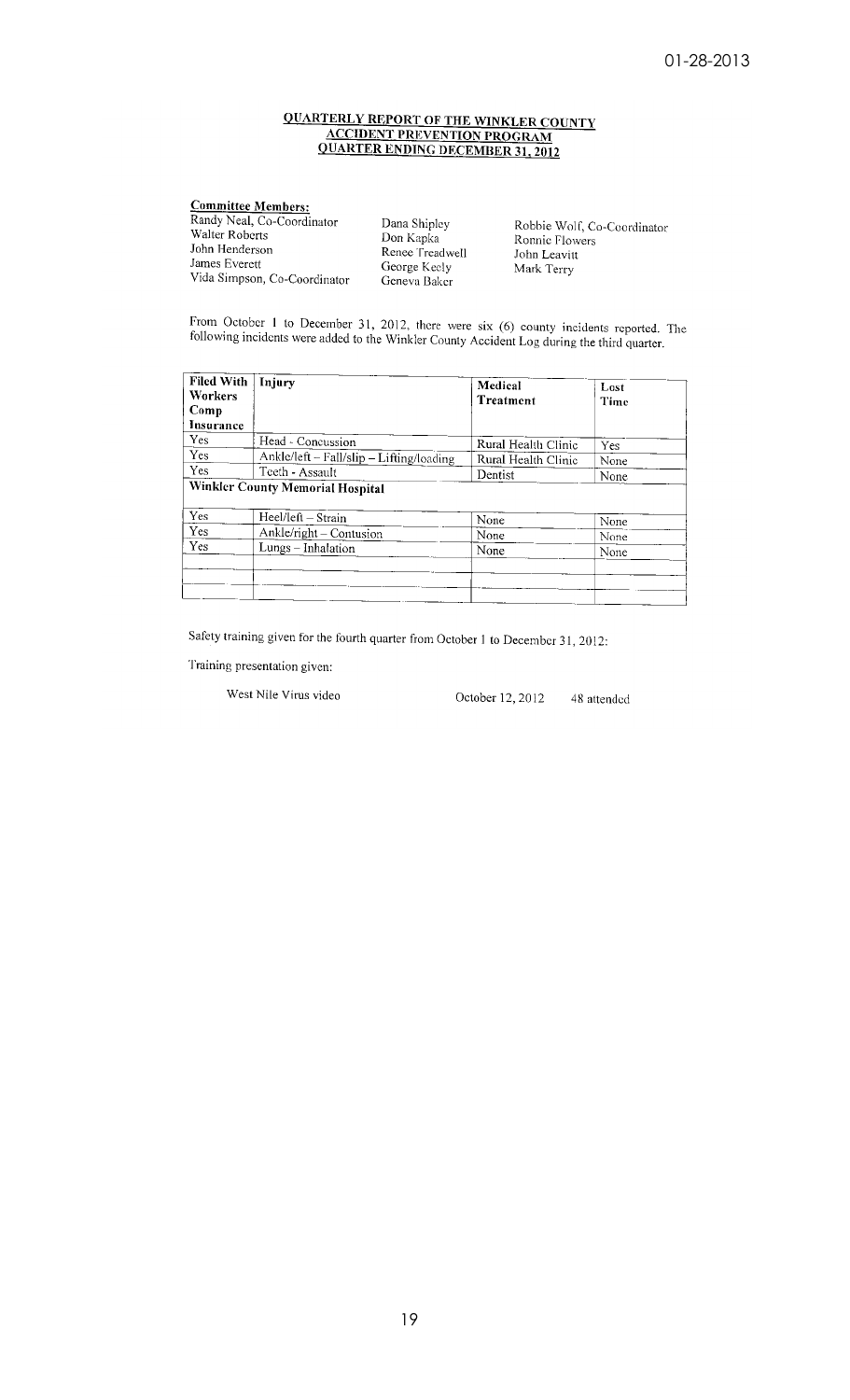| 1st Quarter<br>2012<br>WINKLER COUNTY LOSS INFORMATION                                                                                                                              |                                                                                                |
|-------------------------------------------------------------------------------------------------------------------------------------------------------------------------------------|------------------------------------------------------------------------------------------------|
| ō<br>Report<br>Date of 1st<br>g<br><b>SULLYLIS</b><br>TOTPD<br><b>REMRES</b><br><b>TOTINC</b><br>BODY PART DESC<br><b>NATURE DESC</b><br>CAUSE DESC                                 | SOURCE DESC                                                                                    |
| ACP -: 2:0063<br>1/10/2012<br>Trinizoi2 Closed<br><sub>tn</sub><br>(A<br>G)<br>Hup - Left<br>Nujury<br>Fall/Sip-lce                                                                 | stepped on ice and fell on left side hitting hip and leg - did not wish treatment              |
| TACP-12-0297<br>2/2/2012<br>2222012 Closed<br>3/12/2012 Closed<br>ίω<br>U)<br>,<br>$\omega$<br>No injury<br>No Injury<br>Fall/Slip - Spills/Wet Floor                               | Slipped on wet floor. Fell on left hip, right knee - no injury seeked no treatment             |
| TACP-12-00653<br>3/21/2012<br>ç,<br>46.29<br><sub>S</sub><br>S<br>167.97 Knee - Left<br>Strain<br>Strain - Overexert - Rep Motion                                                   | Turning cornier to hall and twisted knee                                                       |
| <b>TOTALS</b><br>o,<br>167.97<br>ø<br>$\bullet$<br>Ģ<br>16.797                                                                                                                      |                                                                                                |
| 2nd Quarter                                                                                                                                                                         |                                                                                                |
| $\overline{5}$<br>SULVIS<br><b>QallO1</b><br><b>REMRES</b><br>TOTING<br>JBODY PART DESC<br><b>NATURE DESC</b><br>CAUSE DESC                                                         | SOURCE DESC                                                                                    |
| TACP-12-01519<br>6/7/2012<br>6/6/2012 Closed<br>$\epsilon$<br>305.11<br>ø,<br>c,<br>305.11 Left Ankle<br>Sprain<br>Fall/Sip - Spills/Wet Floor                                      | Water on floor from faulty sprayer, slipped on water and fell on left ankle.                   |
| <b>TOTALS</b><br>5<br>305.11<br>$\overline{a}$<br>s,<br>305.11                                                                                                                      |                                                                                                |
| 3rd Quarter                                                                                                                                                                         |                                                                                                |
| DOI<br>SUATUS<br><b>Oddol</b><br><b>REMRES</b><br>TOTING<br>BOOY PART DESC<br><b>NATURE DESC</b><br>CAUSE DESC                                                                      | SouRcE DESC                                                                                    |
| ACP-12-01922<br>TACP-12-01927<br>7/18/2012<br>3/5/2012<br>Ciosed<br>ŧ<br>İs.<br>U<br>1.90<br>Right foot<br>Contusion<br>Struck by Obj Handled by Others                             | Oxygen tank fell on employees ngrit foot after EMT accidentally bumped it.                     |
| FACP-12-01923<br>7/18/2012<br>5/21/2012 Closed<br>Ġ9<br>ē<br>ø<br>$-061$<br>Finger/thumb left<br><b>Brie/sting</b><br>Bite/sting - insect                                           | Was in Room 102-A to check vitals, using Passport 2 and reached for it to move closer to       |
| 7/18/2012<br>7/18/2012 Closed<br>e)<br>69<br><b>Chest</b><br>Contusion<br>Strike against - Other                                                                                    | After obtaining straight cath, patient kicked employee in the chest                            |
| TACP-12-01858<br>FACP-12-01934<br>κι σελετιν<br>Γενοελετιν<br>7/12/2012 Closed<br>ω¦ω<br>e,<br><b>SD</b><br>Eye - Left<br>Eye injury<br>Climb/walk/stand - other                    | Raking around bushes, turned to get out and walked into branch, poked left eye                 |
| TACP-12-02269<br>5/22/2012 Closed<br>343.14<br>Ø<br>G)<br>343.14<br><b>Hand - Right</b><br><b>Bite/sting</b><br>Bite - animal                                                       | Petting K9, got up too fast, startled K9                                                       |
| TACP-12-02362<br>8/3D/2012<br>8/20/2012<br>8/20/2012 Closed<br>Ιm,<br>ł<br>Ġ,<br>Š,<br>Finger/ring - left<br>Laceration                                                             | Was replacing spring on riding lawn mower                                                      |
| TACP-12-02282<br>87/2012 Closed<br>co.<br>Ō,<br>$\omega$<br>Knee - Right<br><b>Strain</b><br>Cu/Scrape/Rub-Machine/Tool<br>Fall/Slip: Different Level                               | Slipped on wet cement stepping off curb to parking fot; parking lot wet from sprinkers         |
| 8/21/2312<br>8/19/2012 <sup>[Closed</sup><br>$\omega$<br>í,<br>Ŏ,<br>í.<br>ø<br>Kree - Right<br><b>Strain</b><br>Struck by moving machine parts                                     | Moving patient from bed to gurrey, the gurney moved and hit the right knee                     |
| TOTALS<br>ó<br>958.94<br>o,<br>ï<br>ç,<br>358.94                                                                                                                                    |                                                                                                |
| 4th Quarter                                                                                                                                                                         |                                                                                                |
| $\overline{a}$<br>SUZZUS<br>TOTPD<br><b>REMRES</b><br>TOTING<br><b>BODY PART DESC</b><br><b>NATURE DESC</b><br>CAUSE DESC                                                           | SOURCE DESC                                                                                    |
| ACP-12-02718<br>10/3/2012<br>10/2/2012 Closed<br>ŧ,<br>671.45<br>$\bullet$<br>571.45<br>Head<br>Concussion<br>Fall/Sip - Other                                                      | tripped over pipes in attic and fell                                                           |
| ACP-12-02734<br>10/5/2012<br>10/2/2012 Closed<br>€Ą<br><b>s</b><br>Ankle - Left<br>Strain<br>Strain/Overexent - Other                                                               | Left heel started hurting while she was mopping the floor                                      |
| TGP-12-03073<br>ACP-12-02917<br>10/22/2012 10/20/2012 Closed<br>Đ<br>417.32<br>$\boldsymbol{q}$<br>ï<br>ŧ۹<br>417.32<br>Ankle - Left<br><b>Sprain</b><br>Fall/Sip - Lifting/Loading | Puling cot down steep gravel driveway, slipped and rolled left ankle                           |
|                                                                                                                                                                                     | Inmate struck him on the right side of face                                                    |
| 11/ <u>6/2012</u> 10/28/2012 Closed<br>e,<br>46.00<br>Š,<br>ı<br><b>CA</b><br>46.00<br>ITeeth                                                                                       |                                                                                                |
| 2102/211<br>11/6/2012 Closed<br>(A<br>S<br>$\omega$<br>Ankle - Right<br>Dental<br>Assaut                                                                                            |                                                                                                |
| 12/13/2012<br>12/6/2012 Crosed<br>ω,<br>Ø<br>ø<br>Sburn<br>Contusion<br>inhalation<br>Struck/Injured - Other<br>Helicopte: Wind                                                     | Bolt came out of chair, turned chair over to replace bolt and hit right ankle on internal plat |
| ¢,                                                                                                                                                                                  | Exposure. Working at desk, fumes from helicopter ianding came thru hospital                    |
| <b>TOTALS</b><br>$\omega$<br>17.7477<br>$\overline{a}$<br>$\bar{1}$<br>$\mathbf{a}$<br>1.134.77                                                                                     |                                                                                                |
| ACP-12-03421<br>ACP-12-03093<br>ANNUAL TOTALS<br>S   62'996'1 S<br>87.888.19                                                                                                        |                                                                                                |

## 01-28-2013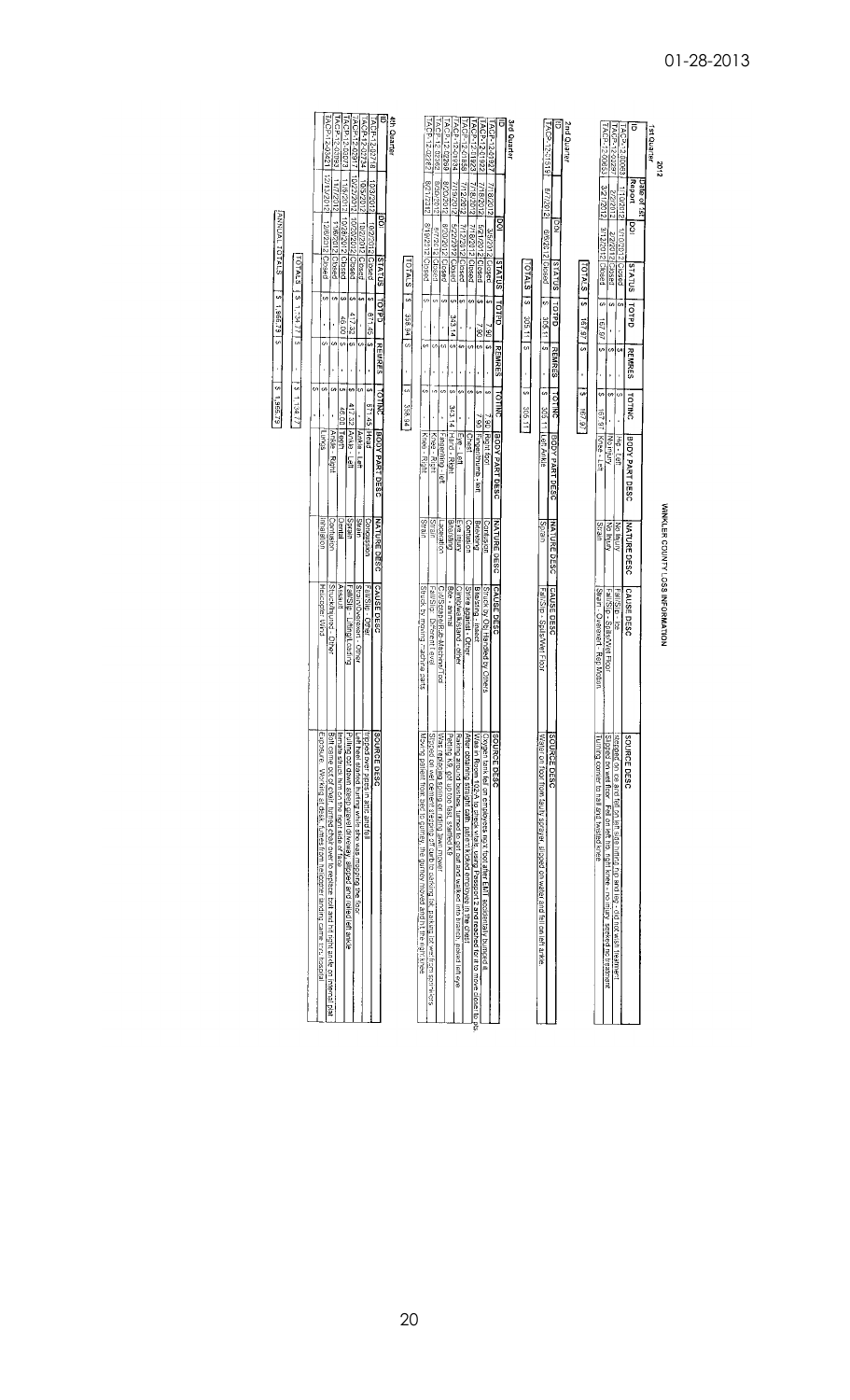| <b>WINKLER COUNTY</b>                                                                                                   |                                      |                                                      |                                                                                                                                                                            |                      |                  |                      |
|-------------------------------------------------------------------------------------------------------------------------|--------------------------------------|------------------------------------------------------|----------------------------------------------------------------------------------------------------------------------------------------------------------------------------|----------------------|------------------|----------------------|
| TACP-12-00063<br>LEFT HIP. STEPPED ON ICE AND WENT DOWN ON Y LEFT SIDE HITTING MY HIP AND LEG.<br>JID11120900-93531/IPS | 01/12/2012<br>01/10/2012<br>Closed   | ó<br>NURSING HOME EMP<br>TACP-24802480PHCD           | HIP-LEFT<br>OTHER<br>FALL/SLIP-ICE                                                                                                                                         |                      |                  |                      |
| JI0202121500-94701/IPS<br>TACP-12-00297                                                                                 | 2102/2012<br>Closed<br>2102/2012     | š<br><b>CLERICAL</b><br>TACP-24802480E               | KOIKUSY, SILPERO OR SELT TLOOP. HELI OR LIFFI HILE, ZELE SELT THE SILPERO LOR LIFFI OR SELFINISTISTISTISTISTIS<br>FALL/SLIP-SPILLS/WET FLOOR<br>NO INJURIES<br>NO INJURIES |                      |                  |                      |
| Sel/9b0101-0051212090ff<br>WATER ON FLOOR FROM FAULTY SPRAYER. SLIPPED ON WATER AND FELL ON LEFT ANKLE<br>TACP-12-01519 | 2102/61/2012<br>7102/90/90<br>Closed | SENIOR CENTER ME<br>š<br>TACP-24802480PPW            | <b>ANALE - LEFT</b><br>SPRAIN<br>FALL/SLIP-SPILLS/VET FLOOR                                                                                                                | \$305.11<br>\$305.11 |                  | \$305.11<br>\$305.11 |
| /0713120900-102380/IPS<br>TACP-12-01858                                                                                 | 2102/21/20<br>2102/2012<br>Closed    | BLDG MAINTENANCE<br>$\vec{5}$<br>TACP-24802480PPW-04 | SYS RAKING PELITI LELEN PORTAJ LO GELI O GELI O GELI O GELI OXICIA A BRANCHI OXIO LE PELI LELEN RAKING PORTAJ P<br><b>EYE INJURY</b><br>EYE-LEFT<br>CLIMB/WALK/STAND-OTHER |                      |                  |                      |
| JIG71912090-102585/IPS<br>LACP-12-01922                                                                                 | 07/30/2012<br>2102/12012<br>Closed   | $\tilde{6}$<br><b>CLERICAL</b><br>TACP-24802480PM-05 | WAS IN ROOM 102 A TO OFFICIALLY MASS USING PASSPORET 2 AND REACHED FOR IT TO MOVE IT CLOSER TO PTS<br><b>BITE/STING</b><br>BITE/STING-INSECT<br>FINGER/THUMB-LEFT          |                      | 06'23<br>06.2\$  | 06'1\$               |
| AFTER OBTAINING STRAIGHT CATH, PATIENT KICKED EMPLOYEE IN THE CHEST<br>10719120900-102590/IPS<br>TACP-12-01923          | 21/27/2012<br>ZLOZ/8L/20<br>Closed   | š<br>HOSPITAL PROFESSI<br>TACP-24802480PM-05         | STRIKE AGAINST-0THER<br><b>CHES1</b><br>CONTUSION                                                                                                                          |                      |                  |                      |
| JI0720120900-102637/IPS<br>ACP-12-01934                                                                                 | 07/28/2012<br>25/22/2012<br>Closed   | LAW ENFORCEMENT<br>TACP-24802480G-2                  | RIGHT HAND. BITTEN BY K9 DOG. EE TALKING AND PETTING AOT UP TOO FAST CAUSING DOG TO FEEL THR<br>BITE-ANIMAL<br>HAND - RIGHT<br><b>BITE/STING</b><br>j.<br>$\frac{1}{2}$    | \$335.24<br>\$335.24 | 06.4\$<br>06'1\$ | \$343.14<br>\$343.14 |
| 10821120920-103909/PS<br>TACP-12-02269<br>ACERATION, LEFT RING FINGER, WAS REPLACING SPRING ON A RIDING LAWN MOWER.     | 2102/02/80<br>Closed<br>2102/12/80   | BLDG MAINTENANCE<br>IACP-24802480PW-04 LACERATION    | FINGER/RING - LEFT<br>CUT/SCRAPE/RUB-MACHINE/TOOL                                                                                                                          |                      |                  |                      |

CONFIDENTIAL

Page 1

 $\hat{\mathcal{L}}$ 

TEXAS Association of Convers

01-28-2013

TEXAS ASSOCIATION OF COUNTIES RISK MANAGEMENT POOL

Claim #<br>Old Claim#<br>Claimant Name<br>Injury Description

Status<br> **Thuy Date**<br> **Close Date**<br> **Close Date**<br> **Close Date**<br> **Close Date**<br> **Close Date**<br> **Close Date** 

Nature<br>Body Part<br>Cause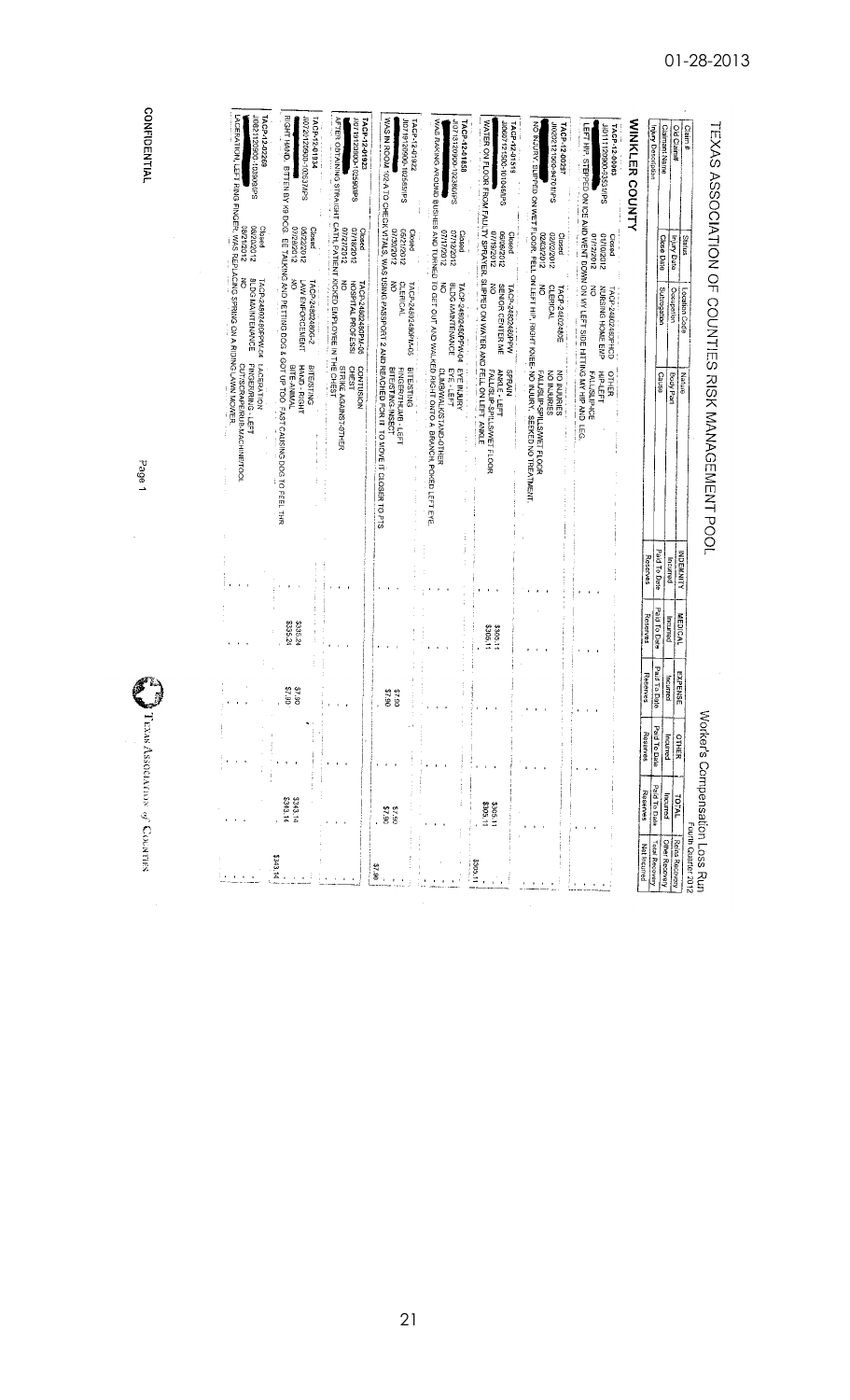| 28'062'18                        |                      |                  |                    |                      |                     |                                                                                                                                                                 |                                                           |                                              |                                                                                                       |
|----------------------------------|----------------------|------------------|--------------------|----------------------|---------------------|-----------------------------------------------------------------------------------------------------------------------------------------------------------------|-----------------------------------------------------------|----------------------------------------------|-------------------------------------------------------------------------------------------------------|
|                                  | 28'062'18            | þ                | \$15.80<br>08'91\$ | 51,517.04            | 8258.08<br>80'823   | 14 Claims: 0 Open, 14 Closed<br>Totals for Fiscal Year 2012                                                                                                     |                                                           |                                              |                                                                                                       |
|                                  |                      |                  |                    |                      |                     | CONTUSION<br>STRUCK/INJURED - OTHER<br>ANKLE - RIGHT                                                                                                            | š<br>NURSING<br>TACP-24802480PM-05                        | Closed<br>1112/2012<br>11/06/2012            | //1108120900-107738/IPS<br><b>FACP-12-03093</b>                                                       |
| \$46.00                          | \$46.00<br>346.00    |                  |                    | 00'91\$<br>S46.00    |                     | DENTAL TEETH, MONTEZ ASSISTED ANOTHER JANE GAVE THE INMATE GAVE THE INMATE ORDERS TO GATHER HIS T<br><b>DENTAL</b><br><b>TEETH</b><br><b>ASSAULT</b>            | $\tilde{5}$<br>LAW ENFORCEMENT<br>TACP-24802480G-2        | Closed<br>10282012<br>2/16/2012              | JI1105121100-107643/IPS<br>TACP-12-03073                                                              |
| <b>SE11122</b>                   | \$417.32<br>\$417.32 |                  |                    | S417.32<br>\$417.32  |                     | SPRANN LEFT ANKLE, WAS PULLING COT DOWN A STEEP GRAVEL DRIVAY, SLIPPED AND ROLLED LEFT ANKLE.<br>SPRAIN<br><b>ANKLE - LEFT</b><br>FALL/SLIP-LIFTING/LOADING     | LAW ENFORCEMENT<br>š<br>TACP-24802480TC                   | 10202012<br>Closed<br>10/26/2012             | J11022121500-106963/IPS<br>TACP-12-02917                                                              |
|                                  |                      |                  |                    |                      |                     | STRAIN<br><b>STRAINOVEREXERT-OTHER</b><br>出世上的                                                                                                                  | 중<br><b>CLERICAL</b><br>TACP-24802480PM-08                | 2102/50/01<br>Closed<br>Closed<br>2102/21/11 | J11005121300-106179/IPS<br>TACP-12-02734<br>LEFT HEEL STARTED HURTING WHILE SHE WAS MOPPING THE FLOOR |
| 31.45                            | 91149<br>54.1.45     |                  |                    | \$113.37<br>\$413.37 | 8258.08<br>\$258.08 | CONCOSSION AFRICAL TO ATTICLE AND NATIONAL MATER HEATER TO SHALL AND A TRACK AND A TRACK ON SHAP PERSUSTIONS SOME<br>FALL/SLP-OTHER<br>开下的<br><b>LONCUSSION</b> | LAW ENFORCEMENT<br>ś<br>LACP-24802480G-2                  | 10/02/2012<br>Closed<br>2102/60/01           | JI1004120901-060981/PS<br>TACP-12-02718                                                               |
|                                  |                      |                  |                    |                      |                     | KNEE - RIGHT<br>STRAIN<br>STRUCK BY MOVING MACHINE PARTS                                                                                                        | $\overline{6}$<br>HOSPITAL ALL OTHE<br>TACP-24802480PM-05 | 2102/81/80<br>Closed<br>08/22/2012           | <b>RIGHT KNEE</b><br>TACP-12-02282<br>JI0821121300-103937/IPS                                         |
| Nel Incurred                     | Reserves             | <b>Reserves</b>  | Reserves           | Reserves             | Reserves            |                                                                                                                                                                 |                                                           |                                              | <b>WINKLER COUNTY</b>                                                                                 |
| <b>Total Recovery</b>            | Paid To Date         | Paid To Date     | Paid To Date       | Paid To Date         | Paid To Date        | Cause                                                                                                                                                           | Subrogation                                               | Close Date                                   | Claimant Name<br>Injury Description                                                                   |
| Reins Recovery<br>Other Recovery | Incurred<br>TOTAL    | OTHER<br>Indured | <b>EXPENSE</b>     | incurred             | Incurred            | Body Part                                                                                                                                                       | Occupation                                                | njury Date                                   | Old Claim#                                                                                            |
| Fourth Quarter 2012              |                      |                  |                    | <b>MEDICAL</b>       | <b>INDEMNITY</b>    | Nature                                                                                                                                                          | Location Code                                             | Status                                       | Claim #                                                                                               |

 $\frac{1}{2}$ 

# 01-28-2013

TEXAS ASSOCIATION OF COUNTIES RISK MANAGEMENT POOL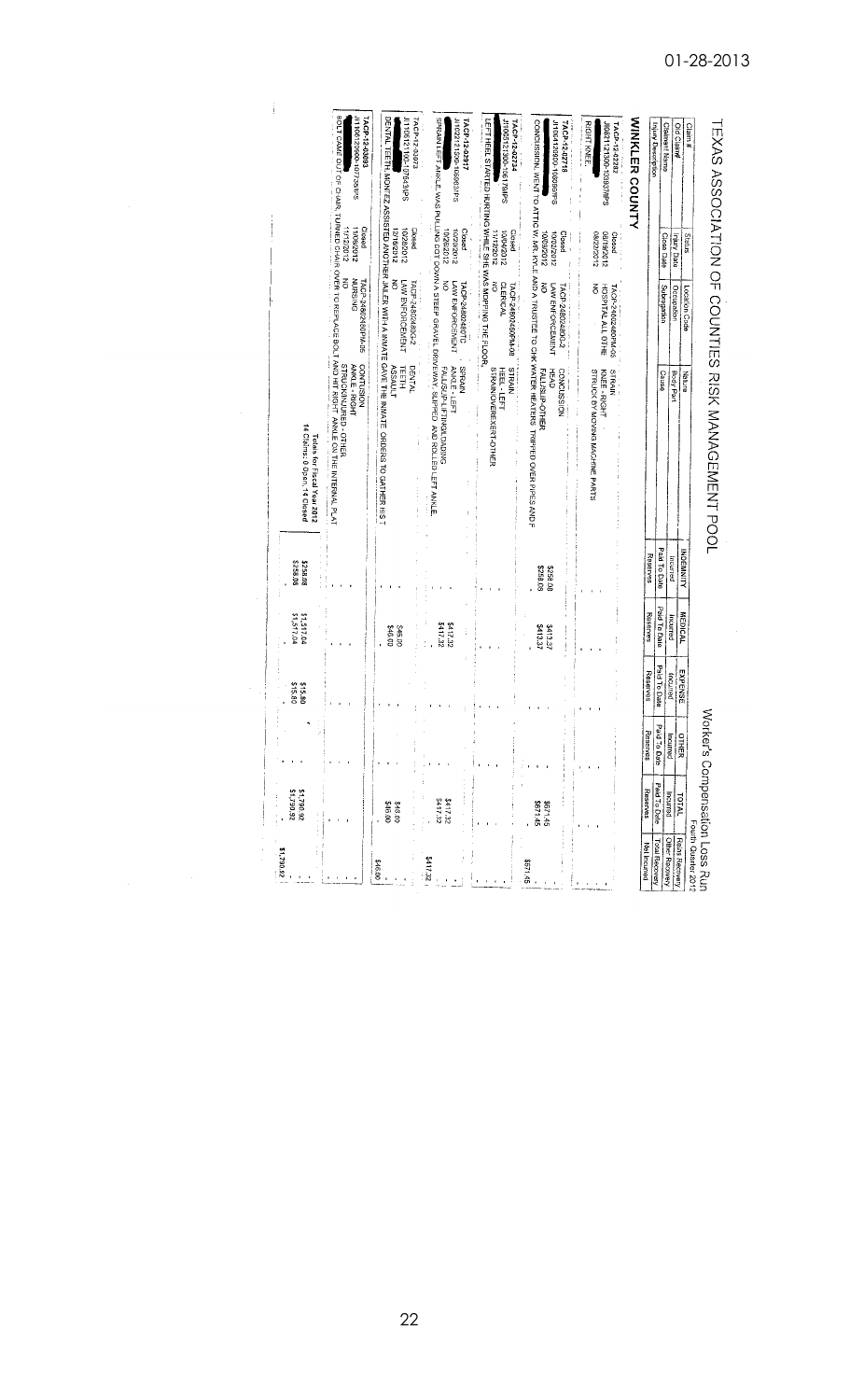| \$175.87                              | 5175.87<br>\$175.87      |                          | 06'7\$<br>06'Z\$         | 46.7912<br>16.1912       |                          | 4 Claims: 0 Open, 4 Closed<br>Totals for Fiscal Year 2012                                                                                             |                                                       |                                    |                                                                                              |
|---------------------------------------|--------------------------|--------------------------|--------------------------|--------------------------|--------------------------|-------------------------------------------------------------------------------------------------------------------------------------------------------|-------------------------------------------------------|------------------------------------|----------------------------------------------------------------------------------------------|
|                                       |                          |                          |                          | ś.                       |                          | EXPOSITE MORKING AT DECK, THANES TROM HELIOPPTER IS AND MORE THE HOUGH HAE HOSPITAL AND DOCLD M<br><b>HELICOPTER WIND</b><br><b>LUNUSS</b>            | š<br><b>CONTROLLER</b><br>TACP-24812480PM01 NNALATION | Closed<br>12/172012<br>12/06/2012  | TACP-12-03421<br>PI213121100-109233MPS                                                       |
|                                       |                          |                          |                          |                          |                          | <b>EXPLAINMENT STEPHEN ON WELCHRING OF HOUR DOWNSTOL PARKING LOT WELF FROM SPENNING.</b><br>NIVALS<br>KNEE-RIGHT<br>FALL/SLIP: DIFFERENT LEVEL        | š<br>HOSPITAL ALL OTHE<br>TACP-24802481PM-05          | 2102/2012<br>Closed<br>2102/90/60  | JI0830121300-104396/IPS<br>TACP-12-02362                                                     |
| 06'1\$                                | 37.90<br>06'1\$          |                          | 06.78<br>06.26           |                          |                          | AN OXYGEN TANK FELL ON EMPLOYEES RIGHT FOOT AFTER THE EMT ACCIDENTLY BUMPED IT<br><b>CONTUSION</b><br>STRUCK BY OBJ HANDLED BY OTHERS<br>FOOT - RIGHT | š<br><b>CLERICAL</b><br>TACP-24812480PM05             | 07/27/2012<br>03/05/2012<br>Clased | JI0719120900-102602/PS<br>TACP-12-01927                                                      |
| 2167.97                               | 46.797<br>2187.97        |                          |                          | \$167.97<br>167.97       |                          | STRAIN<br>STRAINOVEREXERT-REP MOTION<br>KNEE-LEFT                                                                                                     | $\tilde{6}$<br><b>CLERICAL</b><br>TACP-24812480PM01   | 03/12/2012<br>2102/12/20<br>Closed | LEFT KNEE. TURNING CORNER TO HALL AND TWISTED KNEE<br>J0316120900-96751/IPS<br>TACP-12-00653 |
|                                       |                          |                          |                          |                          |                          |                                                                                                                                                       |                                                       |                                    | WINKLER COUNTY MEMORIAL HOSPITAL                                                             |
| <b>Total Recovery</b><br>Net Incurred | Paid To Date<br>Reserves | Paid To Date<br>Reserves | Reserves                 | Reserves                 | Reserves                 |                                                                                                                                                       |                                                       |                                    | hiuy Description                                                                             |
| Other Recovery                        | Incurred                 | <b>Incurred</b>          | Paid To Date<br>Incurred | Paid To Date<br>Incurred | Paid To Dale<br>Incurred | Cause                                                                                                                                                 | Subregation<br>Occupation                             | Close Date<br>hiury Dale           | <b>Claimant Name</b>                                                                         |
| Reins Recovery                        | TVIOI                    | OTHER                    | <b>EXPENSE</b>           | <b>MEDICAL</b>           | INDENNITY                | Nature<br>Body Part                                                                                                                                   | Location Code                                         | Status                             | Old Claim#<br>Claim #                                                                        |

 $\hat{\theta}$  and  $\hat{\theta}$  are the set of the same parameters  $\hat{\theta}$ 

A motion was made by Commissioner Neal and seconded by Commissioner Thompson to receive Monthly Report of County Treasurer; which motion became an order of the Court upon the following vote:

Ayes: Commissioners Stevens, Wolf, Neal and Thompson Noes: None

 $\sim$ 

 $\sim$ 

 $\bar{\alpha}$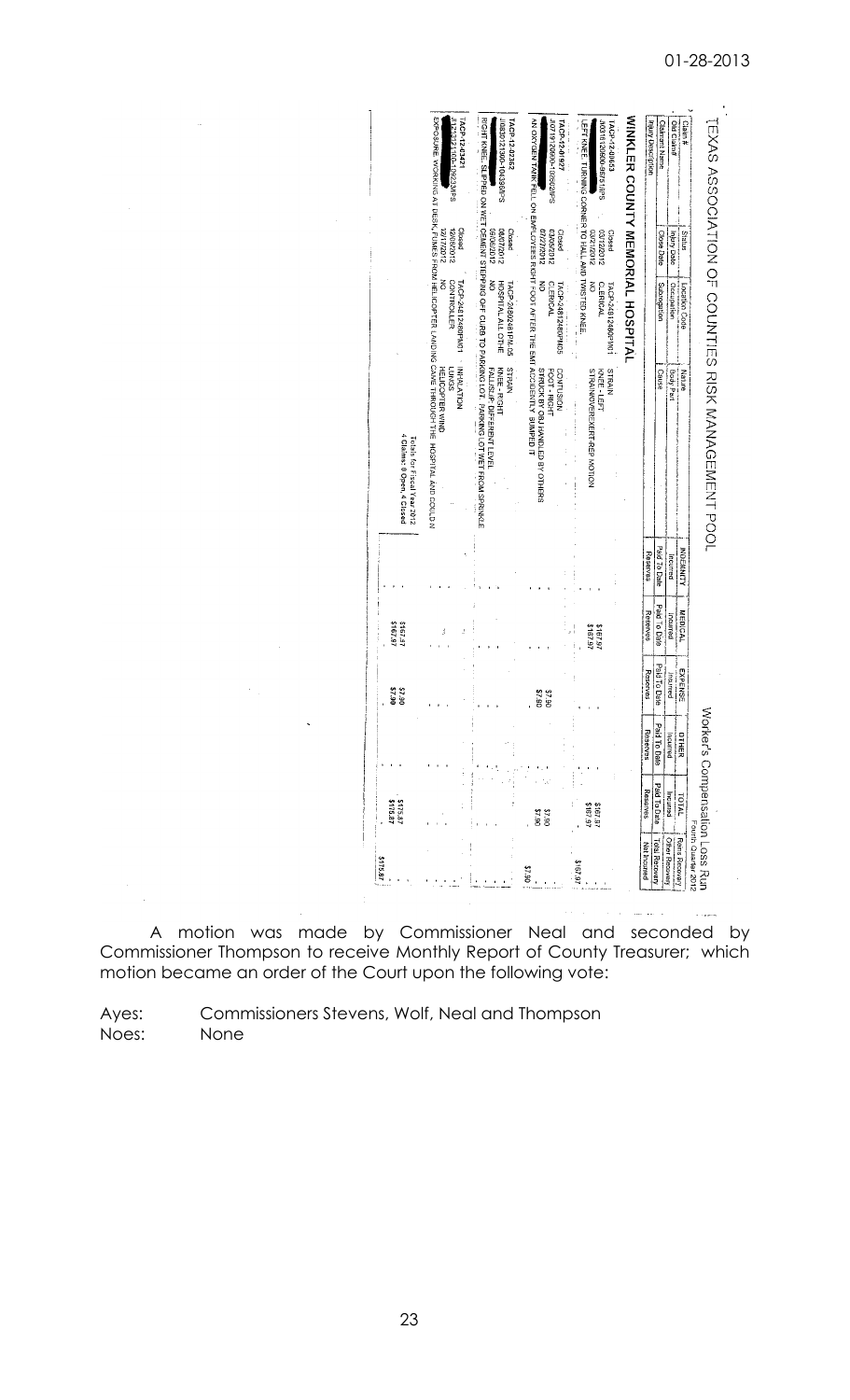## WINKLER COUNTY TREASURER'S REPORT **EULONDA EVEREST**

### 31-Dec-12

| <b>Balances</b>               | S  | 366,830.13   |                    |
|-------------------------------|----|--------------|--------------------|
| <b>REVENUE DEPOSITS</b>       | \$ | 3,661,214.16 |                    |
| <b>LESS SERVICE CHARGE</b>    | \$ | (70.00)      |                    |
| <b>LESS BANK ERROR</b>        |    |              |                    |
| <b>LESS HOT CHECK</b>         |    |              |                    |
| <b>Amount Paid</b>            |    |              |                    |
| <b>Accounts Payable</b>       |    |              | \$<br>929,847.13   |
| Payroll                       |    |              | \$<br>212,032.10   |
| Jury                          |    |              | \$<br>440.00       |
| <b>Fica</b>                   |    |              | \$<br>125,529.76   |
| <b>Wire Transfers-TDCJ</b>    |    |              | \$<br>36.46        |
| <b>Child Support</b>          |    |              | \$<br>426.46       |
| <b>Wire Transfers-Park</b>    |    |              |                    |
| <b>Wire Transfers-Tx Pool</b> |    |              | \$<br>500,000.00   |
| <b>Wire Transfers-TCDRS</b>   |    |              | \$<br>300,000.00   |
| <b>Tx Dept Crim Justice</b>   |    |              |                    |
| <b>Prognosis Info</b>         |    |              | \$<br>5,481.77     |
| <b>AMOUNT TO BALANCE</b>      |    |              | \$<br>1,954,180.61 |

4,027,974.29 \$ 4,027,974.29 \$

Eulonda Everest, County Treasurer

**STATE OF TEXAS COUNTY OF WINKLER** 

SUBSCRIBED AND SWORN to before me on the January 2013 of **BRENDA L. BARRON Winkler County, Texas** NOTARY PUBLIC<br>STATE OF TEXAS

My Commission Expires 8-13-2015

A motion was made by Commissioner Thompson and seconded by Commissioner Neal to approve hospital software project claims against the County and pay as per list of vouchers submitted; which motion became an order of the Court upon the following vote:

Ayes: Commissioners Stevens, Wolf, Neal and Thompson Noes: None

A motion was made by Commissioner Neal and seconded by Commissioner Thompson to approve payroll; which motion became an order of the Court upon the following vote:

Ayes: Commissioners Stevens, Wolf, Neal and Thompson Noes: None

There were no line item adjustments for the Court to consider at this time.

A motion was made by Commissioner and seconded by Commissioner to approve the following budget amendment(s):